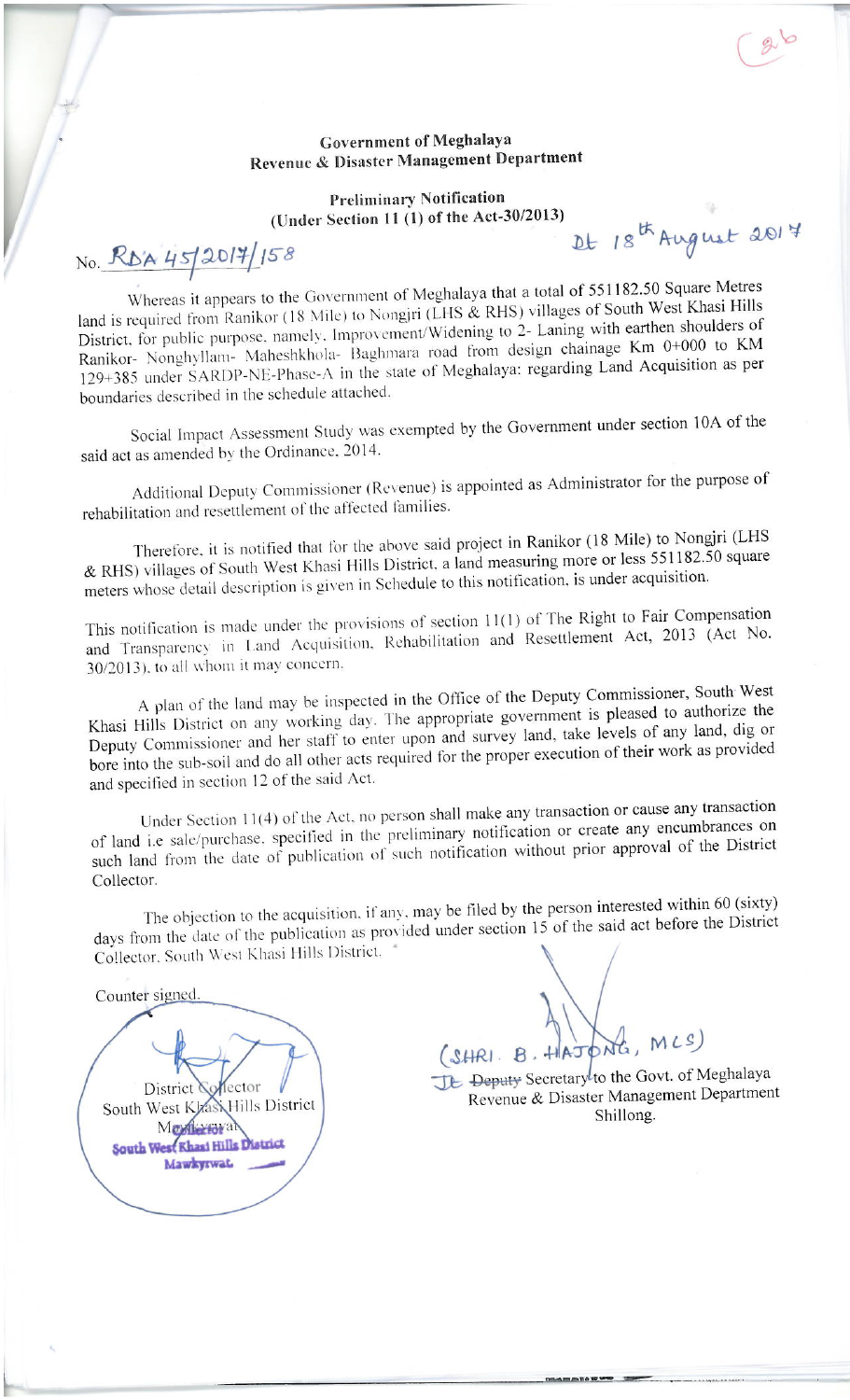## Government of Meghalaya Revenue & Disaster Management Department

#### **Preliminary Notification**

# No. RDA 45/2017/158 (Under Section 11 (1) of the Act-30/2013) Dt 18th August 2017

Katkum ba paw sha ka Sorkar Meghalaya ia ka jaka kaba heh kumba 551182.50 Square Metres tam ne duna la donkam naduh Ranikor (18 Mile) haduh Nongjri (LHS & RHS) hapoh South West Khasi Hills District, na ka bynta ka jingdonkam paidbah, kata, naka bynta ban shna/tei/pynheh ia ka surok Ranikor- Nonghyllam- Maheshkhola- Baghmara road na ka design chainage Km 0+000 to KM 129+385 (Ranikor to Nongjri) hapoh SARDP-NE-Phase-A katkum ki pud sawdong bala batai ha ka schedule ba la bsuh lang.

Ia ka Social Impact Assessment la pyllait noh da ka Sorkar hapoh ka kyndon 10A (e) jong kane ka ain ba la pynkylla hapoh ka Ordinance No.9 2014.

La thung ia u Addl. Deputy Commissioner (Revenue), South West Khasi Hills District, Mawkyrwat ban long u nong pyntrei kam kumno ban wad lad ban peit na ka bynta kito ki iing ki sem kiba shah ktah naka bynta kane ka kam.

Namarkata, la pyntip (notify) paidbah na ka bynta katei ka jingshna/tei naduh Ranikor (18 Mile) haduh Nongjri (LHS & RHS) hapoh South West Khasi Hills District, Mawkyrwat ba ia ka jaka kumba 551182.50 Square Metres tam ne duna ia kaba la batai bniah katkum ki pud sawdong ba la ai ha ka jingpyntip (Notification) kan iaid kat kum ka acquisition.

Ia kane ka jingpyntip la pynmih hapoh ki kyndon ka Section 11 (1) jong ka ain Right to Fair Compensation and Transparency of Land Acquisition, Rehabilitation and Resettlement Act, 2013 (Act No. 30/2013) na ka bynta kiba don jingiadei.

Ia ki plan jong ki jaka lah ban wan peit na ka office treikam jong Ka Deputy Commissioner, South West Khasi Hills, Mawkyrwat ha kino kino ki sngi long trei. Ka sorkar ka la pynkhamti ia I Deputy Commissioner bad ia ki nongtrei ban peit ha kaba survey ia ki jaka, shim ia kino kino ki jaka, tih ne ieh noh ia ki jaka bad kiwei kiwei katkum ka section 12 jong ka ain ba la kdew.

Hapoh ka Section 11 (4) jong ka ain, U/ka briew kin ym lah ban ia die ia thied ne ban don kano kano ka jingpynthut jingpynwit ha kino kino ki jaka ba la pynmih katkum ka jingpyntip khlem da ioh shwa ka jingbit na u District Collector.

Kino kino ki jingujor pyrshah ia kane ka jingshim jaka, u/ka nongujor ki lah ban phah sha Ka Deputy Commissioner, South West Khasi Hills hapoh 60 (hynriewphew) sngi naduh ba la pynmih ia kane ka jingpyntip hapoh ka kyndon 15 jong ka tei ka ain.

Counter signed.

Distri South West Khasi Hills District Mawkyrwat.

ATONG, MCS)

TE Deputy Secretary to the Govt. of Meghalaya Revenue & Disaster Management Department Shillong.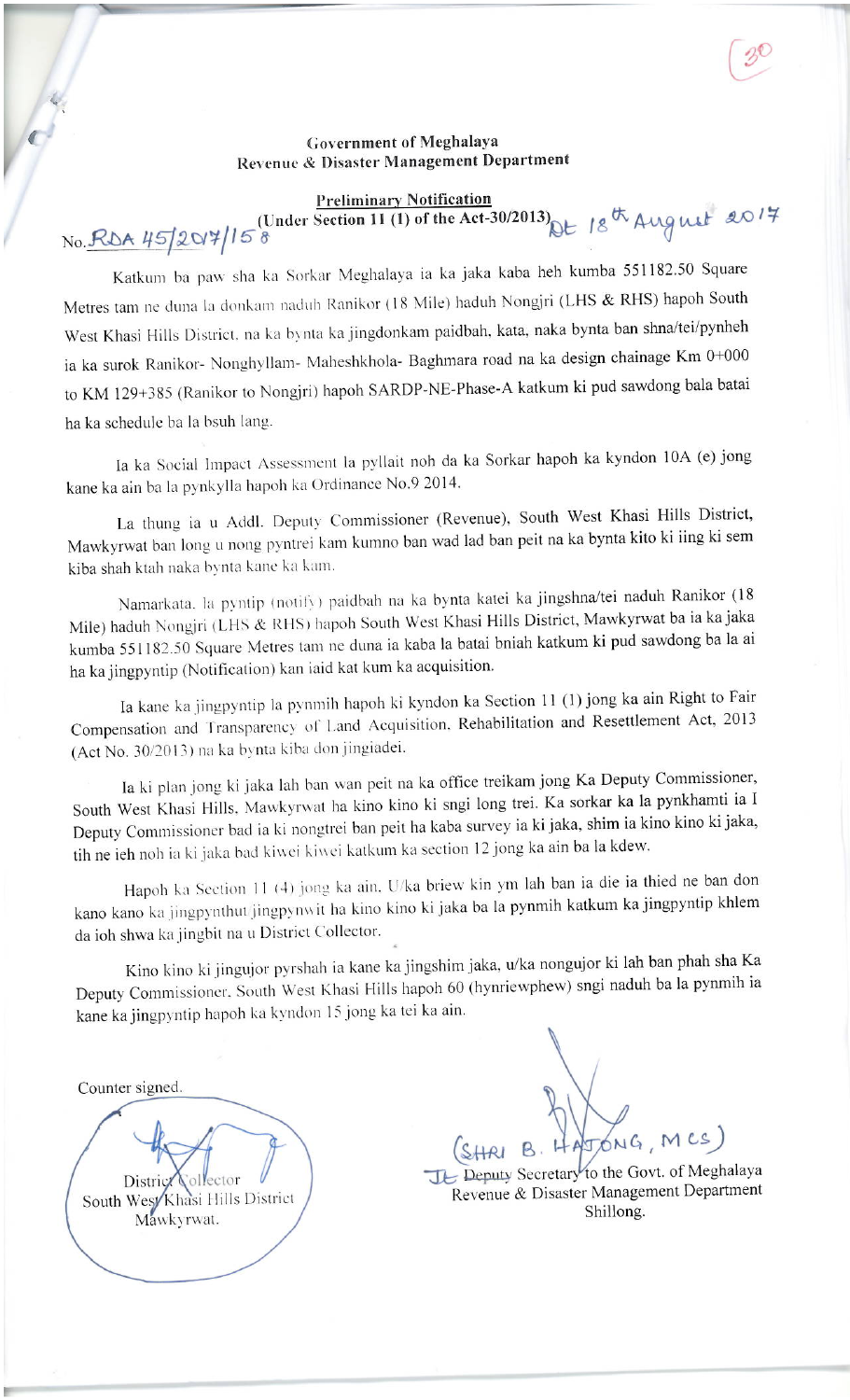|      | <b>SCHEDULE OF BOUNDARIES</b> |         |          |                            |                            |                                         |  |  |  |
|------|-------------------------------|---------|----------|----------------------------|----------------------------|-----------------------------------------|--|--|--|
| SL.N |                               |         | Chainage |                            | <b>NAME OF LAND OWNERS</b> | Name of                                 |  |  |  |
| O    | Location                      | From    | To       | <b>Left Hand Side</b>      | <b>Right Hand Side</b>     | <b>OccupantS/TenantS</b>                |  |  |  |
| 1    | 1st Km                        | 0.00    | 200.00   | <b>Existing MBGM Road</b>  | Land of Hima Maharam       | Smt. Pral Syiemlieh                     |  |  |  |
| 2    | 1st Km                        | 200.00  | 230.00   | <b>Existing MBGM Road</b>  | Land of Hima Maharam       | Smt. Trelis Syiemlieh                   |  |  |  |
| 3    | 1st Km                        | 230.00  | 280.00   | <b>Existing MBGM Road</b>  | Land of Hima Maharam       | Smt. Dancy Matilda<br>Syiemlieh         |  |  |  |
| 4    | 1st Km                        | 280.00  | 330.00   | <b>Existing MBGM Road</b>  | Land of Hima Maharam       | Smt. Twilda Rngaid                      |  |  |  |
| 5    | 1st Km                        | 330.00  | 420.00   | <b>Existing MBGM Road</b>  | Land of Hima Maharam       | Shri. Sharaibha Dkhar                   |  |  |  |
| 6    | 1st Km                        | 420.00  | 450.00   | <b>Existing MBGM Road</b>  | Land of Hima Maharam       | 18 Mile P.C                             |  |  |  |
| 7    | 1st Km                        | 450.00  | 460.00   | <b>Existing MBGM Road</b>  | Land of Hima Maharam       | 18 Mile P.C                             |  |  |  |
| 8    | 1st Km                        | 460.00  | 510.00   | <b>Existing MBGM Road</b>  | Land of Hima Maharam       | <b>Border Area Sport</b><br>Association |  |  |  |
| 9    | 1st Km                        | 510.00  | 605.00   | <b>Existing MBGM Road</b>  | Land of Hima Maharam       | Smt. Moralcy Rngaid                     |  |  |  |
| 10   | 1st Km                        | 605.00  | 725.00   | <b>Existing MBGM Road</b>  | Land of Hima Maharam       | Smt. Skelda Syiemlieh                   |  |  |  |
| 11   | 1st Km                        | 725.00  | 800.00   | <b>Existing MBGM Road</b>  | Land of Hima Maharam       | Shri. Teral Marwein                     |  |  |  |
| 12   | 1st Km                        | 800.00  | 825.00   | <b>Existing MBGM Road</b>  | Land of Hima Maharam       | Shri. Teral Marwein                     |  |  |  |
| 13   | 1st Km                        | 825.00  | 935.00   | <b>Existing MBGM Road</b>  | Land of Hima Maharam       | Smt. Emisnora Sanglein                  |  |  |  |
| 14   | 1st Km                        | 935.00  | 1000.00  | <b>Existing MBGM Road</b>  | Land of Hima Maharam       | Smt. Banylla Syiemlieh                  |  |  |  |
| 15   | 2nd Km                        | 1000.00 | 1025.00  | <b>Existing MBGM Road</b>  | Land of Hima Maharam       | Smt. Banylla Syiemlieh                  |  |  |  |
| 16   | 2nd Km                        | 1025.00 | 1135.00  | <b>Existing MBGM Road</b>  | Land of Hima Maharam       | Maharam Syiemship                       |  |  |  |
| 17   | 2nd Km                        | 1135.00 | 1150.00  | <b>Existing MBGM Road</b>  | Land of Hima Maharam       | Tajmary Marwein                         |  |  |  |
| 18   | 2nd Km                        | 1150.00 | 1320.00  | <b>Existing MBGM Road</b>  | Land of Hima Maharam       | <b>PHE Ranikor Campus</b>               |  |  |  |
| 19   | 2nd Km                        | 1320.00 | 1420.00  | <b>Existing MBGM Road</b>  | Land of Hima Maharam       | Smt. Tresila Thongny                    |  |  |  |
| 20   | 2nd Km                        | 1420.00 | 1450.00  | <b>Existing MBGM Road</b>  | Land of Hima Maharam       | Smt. Merinish R. Marak                  |  |  |  |
| 21   | 2nd Km                        | 1450.00 | 1470.00  | <b>Existing MBGM Road</b>  | Land of Hima Maharam       |                                         |  |  |  |
| 22   | 2nd Km                        | 1470.00 | 1490.00  | <b>Existing MBGM Road</b>  | Land of Hima Maharam       | Smt. Sitinoris Marwein                  |  |  |  |
| 23   | 2nd Km                        | 1490.00 | 1525.00  | <b>Existing MBGM Road</b>  | Land of Hima Maharam       | Smt. Merial Turnia                      |  |  |  |
| 24   | 2nd Km                        | 1525.00 | 1620.00  | <b>Existing MBGM Road</b>  | Land of Hima Maharam       | <b>Police Station</b>                   |  |  |  |
| 25   | 2nd Km                        | 1620.00 | 1705.00  | <b>Existing MBGM Road</b>  | Land of Hima Maharam       |                                         |  |  |  |
| 26   | 2nd Km                        | 1705.00 | 1825.00  | <b>Existing MBGM Road</b>  | Land of Hima Maharam       | Smt. Plipty Thongni                     |  |  |  |
| 27   | 2nd Km                        | 1825.00 | 1950.00  | <b>Existing MBGM Road</b>  | Land of Hima Maharam       | <b>CHC Ranikor</b>                      |  |  |  |
| 28   | 2nd Km                        | 1950.00 | 1975.00  | <b>Existing MBGM Road</b>  | Land of Hima Maharam       | Smt. Tajmery Marwein                    |  |  |  |
| 29   | 2nd Km                        | 1975.00 | 1990.00  | <b>Existing MBGM Road</b>  | Land of Hima Maharam       | Shri. Phostar Syiemlieh                 |  |  |  |
| 30   | 3rd Km                        | 1990.00 | 2095.00  | <b>Existing MBGM Road</b>  | Land of Hima Maharam       | Smt. Sainis Marak                       |  |  |  |
| 31   | 3rd Km                        | 2095.00 | 2170.00  | <b>Existing MBGM Road</b>  | Land of Hima Maharam       | Shri. Phostar Syiemlieh                 |  |  |  |
| 32   | 3rd Km                        | 2170.00 |          | 2305.00 Existing MBGM Road | Land of Hima Maharam       | Smt. Sainis Marak                       |  |  |  |
| 33   | 3rd Km                        | 2305.00 | 2345.00  | <b>Existing MBGM Road</b>  | Land of Hima Maharam       | Shri Newiastar Marwein                  |  |  |  |
| 34   | 3rd Km                        | 2345.00 | 2366.00  | <b>Existing MBGM Road</b>  | Land of Hima Maharam       | Smt. Sobila Marak                       |  |  |  |

## LAND AQUISATION FOR UPGRADATION OF RANIKOR-NONGHYLLAM-MAHESKHOLA-BAGHMARA ROAD TO TWO LANE UNDER SARDP-NE "PHASE-A" IN MEGHALAYA (1St KM - 30TH KM.)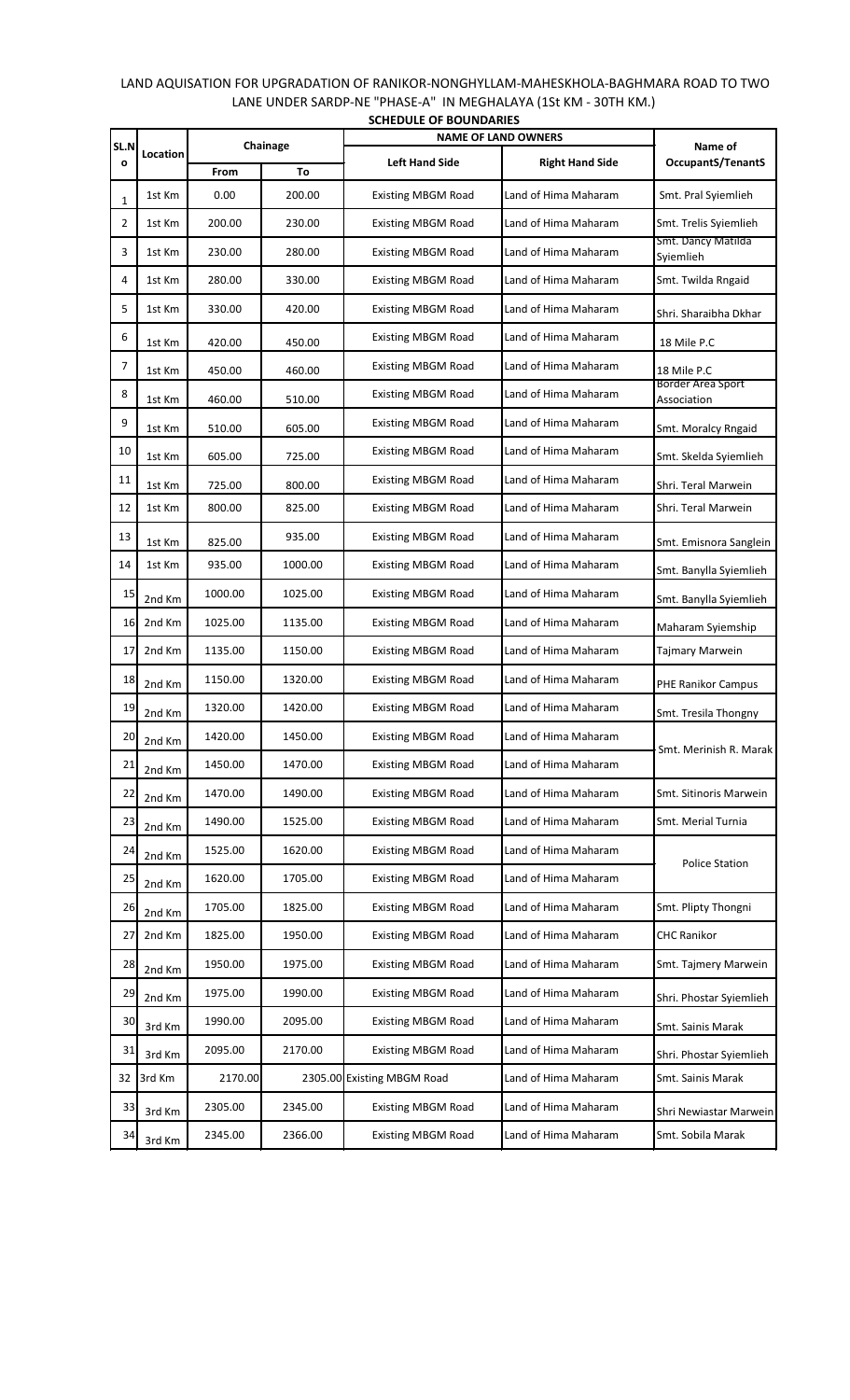| 35 | 3rd Km    | 2366.00 | 2402.00 | <b>Existing MBGM Road</b>  | Land of Hima Maharam                          | Smt. Jesina D. Shira                          |
|----|-----------|---------|---------|----------------------------|-----------------------------------------------|-----------------------------------------------|
| 36 | 3rd Km    | 2402.00 | 2510.00 | <b>Existing MBGM Road</b>  | Land of Hima Maharam                          | <b>ICDS Ranikor</b>                           |
|    |           |         |         |                            | Land of Hima Maharam                          | Smt.Pronish D.Shira                           |
| 37 | 3rd Km    | 2510.00 | 2550.00 | <b>Existing MBGM Road</b>  | Land of Hima Maharam                          | Smt. Ibodency<br>Sviemlieh                    |
| 38 | 3rd Km    | 2550.00 | 2900.00 | <b>Existing MBGM Road</b>  | Land of Hima Maharam                          | <b>PWD Campus Ranikor</b>                     |
| 39 | 3rd Km    | 2900.00 | 3000.00 | <b>Existing MBGM Road</b>  | Land of Hima Maharam                          | 1.PWD Campus (2900-<br>3000m)                 |
| 40 | 4th Km    | 3000.00 | 3501.00 | <b>Existing MBGM Road</b>  | <b>Existing MBGM Road</b>                     |                                               |
| 41 | 4th Km    | 3501.00 | 3641.00 | <b>Existing MBGM Road</b>  | Shri Salbest Thongny &<br>Siantinora Nongsiei | Shri Salbest Thongny &<br>Siantinora Nongsiei |
| 42 |           |         |         |                            |                                               | Shri. Banades Thongni                         |
| 43 | 4th Km    | 3641.00 | 3711.00 |                            | Land of Hima Langrin                          | Shri. Hatly Thongni                           |
| 44 |           |         |         | <b>Existing MBGM Road</b>  | Syiemship                                     | Smt. Joyfulmery<br>Thongni                    |
| 45 |           |         |         |                            |                                               | Shri. Shiningstar<br>Thongni                  |
| 46 | 4th Km    | 3711.00 | 3951.00 | <b>Existing MBGM Road</b>  | <b>B.D.O Office Ranikor</b>                   | <b>B.D.O Office Ranikor</b>                   |
| 47 | 4th Km    | 3951.00 | 4021.00 | <b>Existing MBGM Road</b>  | Land of Hima Langrin                          | Smt.Ebina Thongni                             |
| 48 | 5th Km    | 4021.00 | 4051.00 | <b>Existing MBGM Road</b>  | Syiemship                                     | Smt. Floren Thongni                           |
| 49 | 5th Km    | 4051.00 | 4421.00 | <b>Existing MBGM Road</b>  | PWD, Ranikor                                  | PWD Land                                      |
| 50 | 5th Km    | 4421.00 | 4680.00 | <b>Existing MBGM Road</b>  |                                               | <b>PWD Land</b>                               |
| 51 | 5th Km    | 4680.00 | 4800.00 | <b>Existing MBGM Road</b>  | Langrin Syiemship                             | Langrin Syiemship                             |
| 52 | 5th Km    | 4800.00 | 5100.00 | <b>Existing MBGM Road</b>  | Langrin Syiemship                             | Langrin Syiemship                             |
| 53 | 6th Km    | 5000.00 | 5200.00 | <b>Existing MBGM Road</b>  | <b>Borbasing Syiem Bridge</b>                 |                                               |
| 54 | 6th Km    | 5200.00 | 5400.00 | Langrin Syiemship          | <b>Existing MBGM Road</b>                     |                                               |
| 55 | 6th Km    | 5500.00 | 5600.00 | Langrin Syiemship          | <b>Existing MBGM Road</b>                     | Smt. Smildaris S.<br>Marngar                  |
| 56 | 6th Km    | 5600.00 | 5700.00 | Langrin Syiemship          | <b>Existing MBGM Road</b>                     | Smt.Pyndaplin Thongni                         |
| 57 | 6th Km    | 5700.00 | 5800.00 | Langrin Syiemship          | <b>Existing MBGM Road</b>                     | Shri Phomimgstar K.<br>Lyngdoh                |
| 58 | 6th Km    | 5800.00 | 5900.00 | Langrin Syiemship          | <b>Existing MBGM Road</b>                     | Shri. Hapjopstar<br>Thongni                   |
| 59 | 6th Km    | 5900.00 | 6000.00 | Langrin Syiemship          | <b>Existing MBGM Road</b>                     | Shri. Kislander<br>K.Lvngdoh                  |
|    | 60 7th Km | 6000.00 | 6120.00 | Langrin Syiemship          | <b>Existing MBGM Road</b>                     | Smt. Tajmahal<br>K.Lvngdoh                    |
|    | 61 7th Km | 6120.00 | 6170.00 | <b>Existing MBGM Road</b>  | Langrin Syiemship                             | Edurilang L.P. School                         |
|    | 62 7th Km | 6170.00 | 6390.00 | <b>Existing MBGM Road</b>  | Langrin Syiemship                             | Smt. Pidalyn Diengdoh                         |
|    | 63 7th Km | 6390.00 | 6590.00 | <b>Existing MBGM Road</b>  | Langrin Syiemship                             | Smt. Mightyful S.<br>Marngar                  |
|    | 64 7th Km | 6590.00 |         | 6740.00 Existing MBGM Road | Langrin Syiemship                             | Smt.Alindaris S.<br><u>Marngar</u>            |
|    | 65 7th Km | 6740.00 |         | 7000.00 Existing MBGM Road | Langrin Syiemship                             | Smt. Brilian S. Marngar                       |
| 66 | 8th Km    | 7000.00 | 7080.00 | <b>Existing MBGM Road</b>  | Langrin Syiemship                             | Shri. Tluden lawphniaw                        |
| 67 | 8th Km    | 7080.00 | 7180.00 | <b>Existing MBGM Road</b>  | Langrin Syiemship                             | Smt. Kwersila<br>K.Lvngdoh                    |
| 68 | 8th Km    | 7180.00 | 7420.00 | <b>Existing MBGM Road</b>  | Langrin Syiemship                             | Shri. Kislander<br>K.Lvngdoh                  |
| 69 | 8th Km    | 7420.00 | 7570.00 | <b>Existing MBGM Road</b>  | Langrin Syiemship                             | Smt. Ismilda Thongni                          |
| 70 | 8th Km    | 7570.00 | 7740.00 | <b>Existing MBGM Road</b>  | Langrin Syiemship                             | Smt. Hel Thongni                              |
| 71 | 8th Km    | 7740.00 | 7860.00 | <b>Existing MBGM Road</b>  | Langrin Syiemship                             | Shri. Kitborlang<br>K.Lvngdoh                 |
| 72 | 8th Km    | 7860.00 | 7940.00 | <b>Existing MBGM Road</b>  | Langrin Syiemship                             | Smt. Paramon Khongsit                         |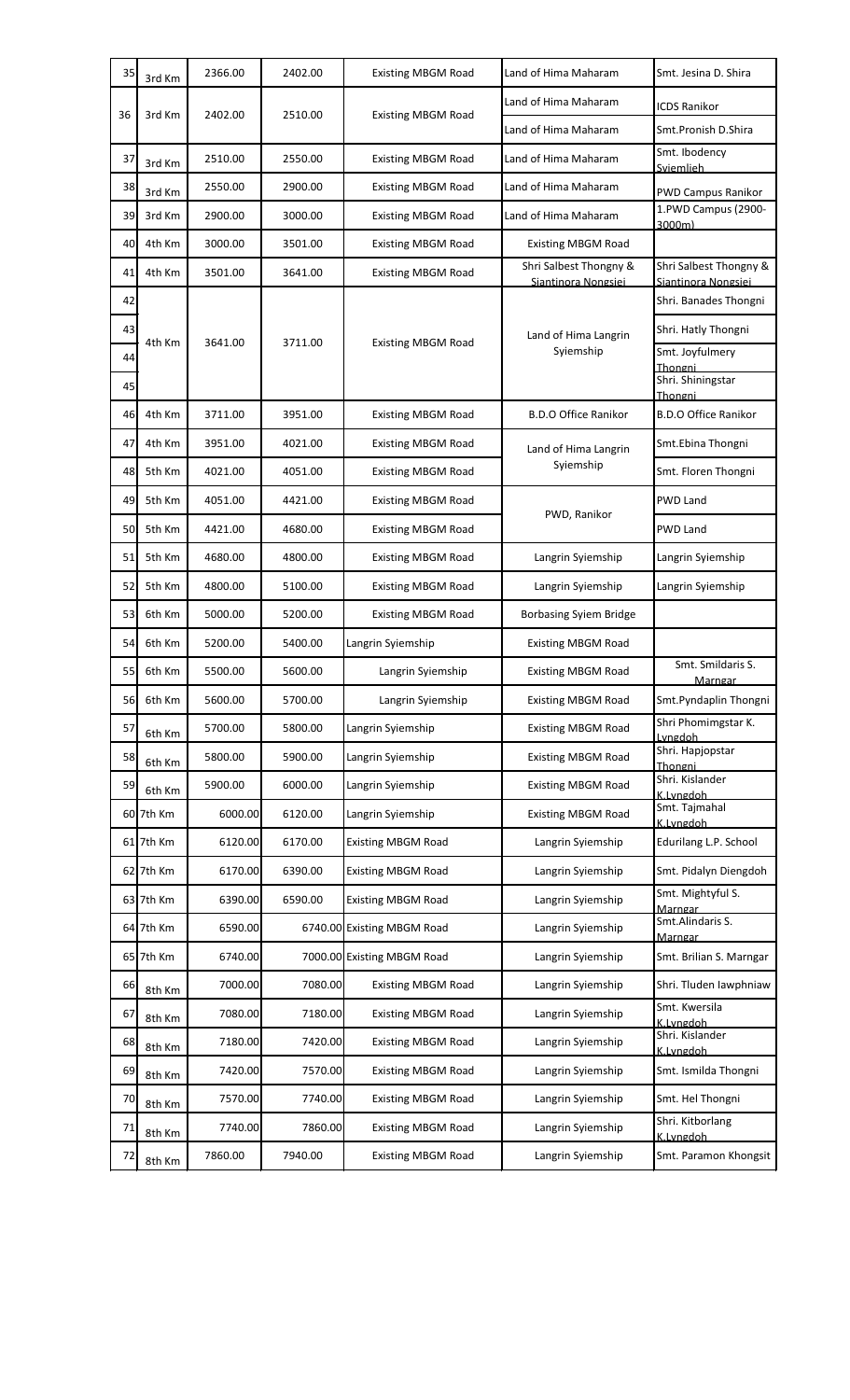| 73  | 8th Km         | 7940.00  | 8000.00  | <b>Existing MBGM Road</b> | Langrin Syiemship         | Shri. Elinroy Thongni.        |
|-----|----------------|----------|----------|---------------------------|---------------------------|-------------------------------|
| 74  | 9th Km         | 8000.00  | 8080.00  | <b>Existing MBGM Road</b> | Langrin Syiemship         | Shri. Tluden lawphniaw        |
| 75  | 9th Km         | 8080.00  | 8230.00  | <b>Existing MBGM Road</b> | Langrin Syiemship         | Shri. Opermos<br>Sviemiong    |
| 76  | 9th Km         | 8230.00  | 8440.00  | <b>Existing MBGM Road</b> | Langrin Syiemship         | Smt. Biwtimora K.<br>Lyngdoh  |
| 77  | 9th Km         | 8440.00  | 8600.00  | <b>Existing MBGM Road</b> | Langrin Syiemship         | Shri. Prowel Thongni          |
| 78  | 9th Km         | 8600.00  | 8760.00  | <b>Existing MBGM Road</b> | Langrin Syiemship         | Shri. Ripkhinstar<br>Thongni  |
| 79  | 9th Km         | 8760.00  | 8790.00  | <b>Existing MBGM Road</b> | Langrin Syiemship         | Shri. Thwos Lyngdoh           |
| 80  | 9th Km         | 8790.00  | 8850.00  | <b>Existing MBGM Road</b> | Langrin Syiemship         | Shri. Sakharaia<br>Nongphlang |
| 81  | 9th Km         | 8850.00  | 9000.00  | <b>Existing MBGM Road</b> | Langrin Syiemship         | Shri. Tluden lawphniaw        |
| 82  | 10th Km        | 9000.00  | 9040.00  | Langrin Syiemship         | <b>Existing MBGM Road</b> | Shri. Khain bor Kharsaw       |
| 83  | 10th Km        | 9040.00  | 9070.00  | Langrin Syiemship         | <b>Existing MBGM Road</b> | Shri. Diw Pyngrope            |
| 84  | 10th Km        | 9070.00  | 9100.00  | Langrin Syiemship         | <b>Existing MBGM Road</b> | Shri. Mackdonal<br>Sviemiong  |
| 85  | 10th Km        | 9100.00  | 9150.00  | Langrin Syiemship         | <b>Existing MBGM Road</b> | Shri. Prowel Thongni          |
| 86  | 10th Km        | 9150.00  | 9210.00  | Langrin Syiemship         | <b>Existing MBGM Road</b> | Shri. Braibis Wahlang         |
| 87  | 10th Km        | 9210.00  | 9290.00  | Langrin Syiemship         | <b>Existing MBGM Road</b> | Shri. Thawlad Khongji         |
| 88  | 10th Km        | 9290.00  | 9450.00  | Langrin Syiemship         | <b>Existing MBGM Road</b> | Shri. Ristar Thongni          |
| 89  | 10th Km        | 9450.00  | 9630.00  | Langrin Syiemship         | <b>Existing MBGM Road</b> | Smt. Becareful Thongni        |
| 90  | 10th Km        | 9630.00  | 9790.00  | Langrin Syiemship         | <b>Existing MBGM Road</b> | Shri. Pholis Thongni          |
| 91  | 10th Km        | 9790.00  | 10000.00 | Langrin Syiemship         | <b>Existing MBGM Road</b> | Shri. Dwislang Thongni        |
| 92  | 11th Km        | 10000.00 | 10300.00 | <b>Existing MBGM Road</b> | Langrin Syiemship         |                               |
| 93  | 11th Km        | 10300.00 | 10360.00 | <b>Existing MBGM Road</b> | Langrin Syiemship         |                               |
| 94  | 11th Km        | 10360.00 | 10430.00 | <b>Existing MBGM Road</b> | Langrin Syiemship         |                               |
| 95  | 11th Km        | 10430.00 | 11000.00 | <b>Existing MBGM Road</b> | Langrin Syiemship         |                               |
| 96  | 12th Km        | 11000.00 | 11500.00 | <b>Existing MBGM Road</b> | Langrin Syiemship         |                               |
| 97  | 12th Km        | 11500.00 | 11580.00 | <b>Existing MBGM Road</b> | Langrin Syiemship         |                               |
| 98  | 12th Km<br>Ch. | 11580.00 | 11670.00 | <b>Existing MBGM Road</b> | Langrin Syiemship         |                               |
| 99  | 12th Km        | 11670.00 | 12000.00 | <b>Existing MBGM Road</b> | Langrin Syiemship         |                               |
| 100 | 13th Km        | 12000.00 | 12230.00 | <b>Existing MBGM Road</b> | Langrin Syiemship         |                               |
| 101 | 13th Km        | 12230.00 | 12300.00 | <b>Existing MBGM Road</b> | Langrin Syiemship         |                               |
| 102 | 13th Km        | 12300.00 | 12800.00 | <b>Existing MBGM Road</b> | Langrin Syiemship         |                               |
| 103 | 13th Km        | 12800.00 | 13000.00 | <b>Existing MBGM Road</b> | Langrin Syiemship         |                               |
| 104 | 14th Km        | 13000.00 | 13300.00 | <b>Existing MBGM Road</b> | Langrin Syiemship         |                               |
| 105 | 14th Km        | 13300.00 | 13440.00 | <b>Existing MBGM Road</b> | Langrin Syiemship         |                               |
| 106 | 14th Km        | 13440.00 | 14000.00 | <b>Existing MBGM Road</b> | Langrin Syiemship         |                               |
| 107 | 15th Km        | 14000.00 | 14200.00 | <b>Existing MBGM Road</b> | Langrin Syiemship         |                               |
| 108 | 15th Km        | 14200.00 | 14600.00 | <b>Existing MBGM Road</b> | Langrin Syiemship         |                               |
| 109 | 15th Km        | 14600.00 | 15000.00 | <b>Existing MBGM Road</b> | Langrin Syiemship         |                               |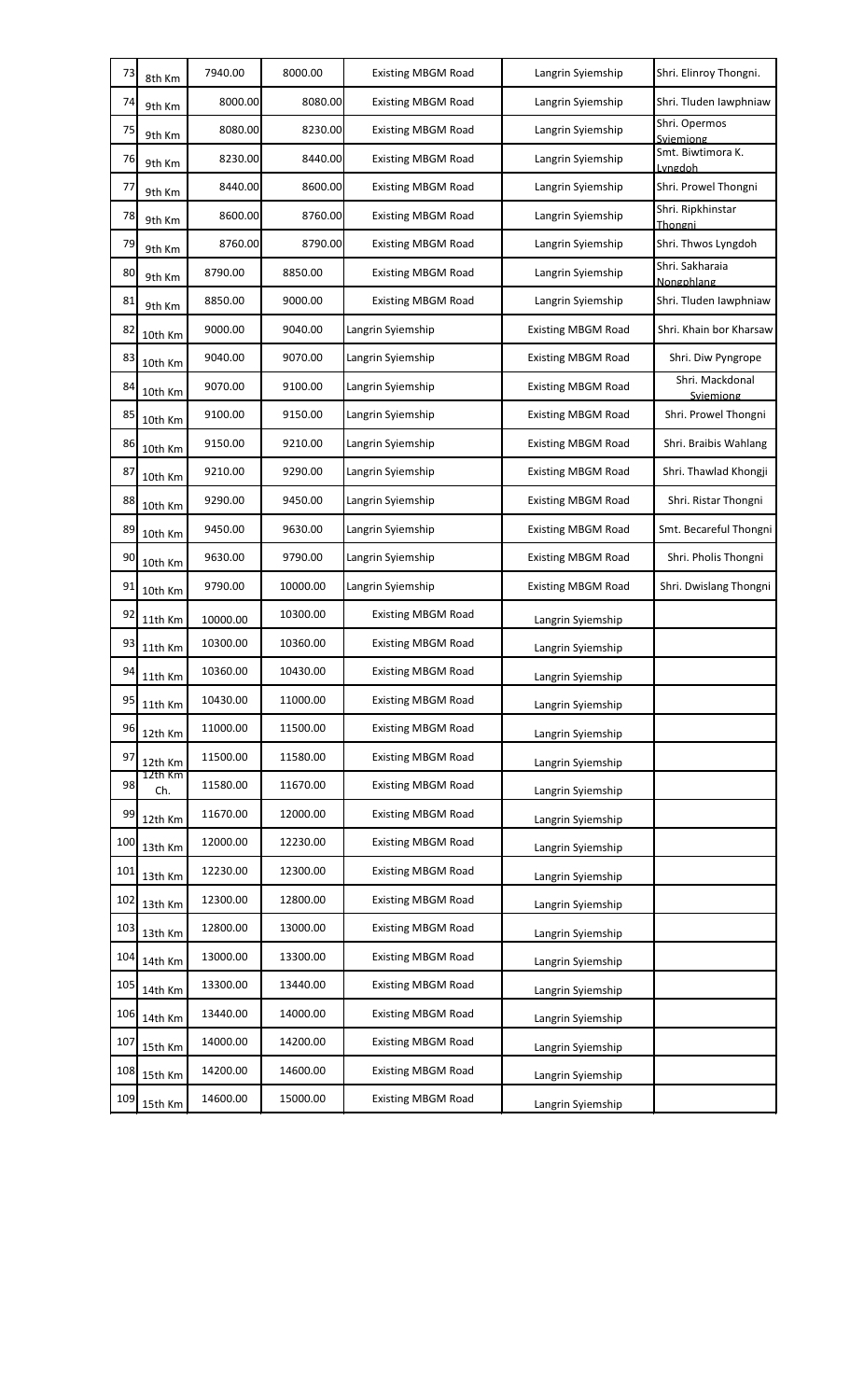| SI. No | Location |          |           | Name of Land Owners       |                                                              | Name of           |
|--------|----------|----------|-----------|---------------------------|--------------------------------------------------------------|-------------------|
|        |          |          | Chainages |                           |                                                              | occupants/Tenants |
|        |          | From     | To        | Left Hand Side            | <b>Right Hand Side</b>                                       |                   |
| 110    | 16th Km  | 15000.00 | 15290.00  | <b>Existing PWD Roads</b> |                                                              | Syiem Langrin     |
| 111    | 16th Km  | 15290.00 | 15360.00  | land of syiem langrin     |                                                              | Syiem Langrin     |
| 112    | 16th Km  | 15360.00 | 15390.00  | <b>Existing PWD Roads</b> |                                                              | Syiem Langrin     |
| 113    | 16th Km  | 15390.00 | 15548.00  | land of syiem langrin     |                                                              | Syiem Langrin     |
| 114    | 16th Km  | 15548.00 | 15590.00  | <b>Existing PWD Roads</b> |                                                              | Syiem Langrin     |
| 115    | 16th Km  | 15590.00 | 15630.00  | land of syiem langrin     |                                                              | Syiem Langrin     |
| 116    | 16th Km  | 15630.00 | 15715.00  | <b>Existing PWD Roads</b> |                                                              | Syiem Langrin     |
| 117    | 16th Km  | 15715.00 | 15800.00  | land of syiem langrin     |                                                              | Syiem Langrin     |
| 118    | 16th Km  | 15800.00 | 16175.00  | <b>Existing PWD Roads</b> |                                                              | Syiem Langrin     |
| 119    | 17th Km  | 16175.00 | 16270.00  | land of syiem langrin     |                                                              | Syiem Langrin     |
| 120    | 17th Km  | 16270    | 16350.00  | land of syiem langrin     |                                                              | Syiem Langrin     |
| 121    | 17th Km  | 16350.00 | 16450.00  | land of syiem langrin     |                                                              | Syiem Langrin     |
| 122    | 17th Km  | 16450.00 | 16470.00  | <b>Existing PWD Roads</b> | Land of Syiem Langrin and the                                | Syiem Langrin     |
| 123    | 17th Km  | 16470.00 | 16522.00  | land of syiem langrin     | Sylemiong Clan (Womb of Ka<br>Roin Syiemiong) Manage and     | Syiem Langrin     |
| 124    | 17th Km  | 16522.00 | 16610.00  | <b>Existing PWD Roads</b> | Controlled by the Management<br>Board Law Lyngngam Tilla and | Syiem Langrin     |
| 125    | 17th Km  | 16610.00 | 16730.00  | land of syiem langrin     | Pyndentanglieh                                               | Syiem Langrin     |
| 126    | 17th Km  | 16730.00 | 16750.00  | <b>Existing PWD Roads</b> |                                                              | Syiem Langrin     |
| 127    | 17th Km  | 16750.00 | 16788.00  | land of syiem langrin     |                                                              | Syiem Langrin     |
| 128    | 17th Km  | 16788.00 | 16857.00  | <b>Existing PWD Roads</b> |                                                              | Syiem Langrin     |
| 129    | 17th Km  | 16857.00 | 16903.00  | land of syiem langrin     |                                                              | Syiem Langrin     |
| 130    | 17th Km  | 16903.00 | 17065.00  | <b>Existing PWD Roads</b> |                                                              | Syiem Langrin     |
| 131    | 18th Km  | 17065.00 | 17107.00  | land of syiem langrin     |                                                              | Syiem Langrin     |
| 132    | 18th Km  | 17107.00 | 17365.00  | <b>Existing PWD Roads</b> |                                                              | Syiem Langrin     |
| 133    | 18th Km  | 17365.00 | 17400.00  | <b>Existing PWD Roads</b> |                                                              | Smt Sorjila Marak |
| 134    | 18th Km  | 17400.00 | 17425.00  | <b>Existing PWD Roads</b> |                                                              | Laston sangma     |
| 135    | 18th Km  | 17425.00 | 17474.00  | land of syiem langrin     |                                                              | Syiem Langrin     |
| 136    | 18th Km  | 17474.00 | 17554.00  | <b>Existing PWD Roads</b> |                                                              | Syiem Langrin     |
| 137    | 18th Km  | 17554.00 | 17569.00  | <b>Existing PWD Roads</b> |                                                              | Kristina Sangma   |
| 138    | 18th Km  | 17569.00 | 17580.00  | <b>Existing PWD Roads</b> |                                                              | Syiem Langrin     |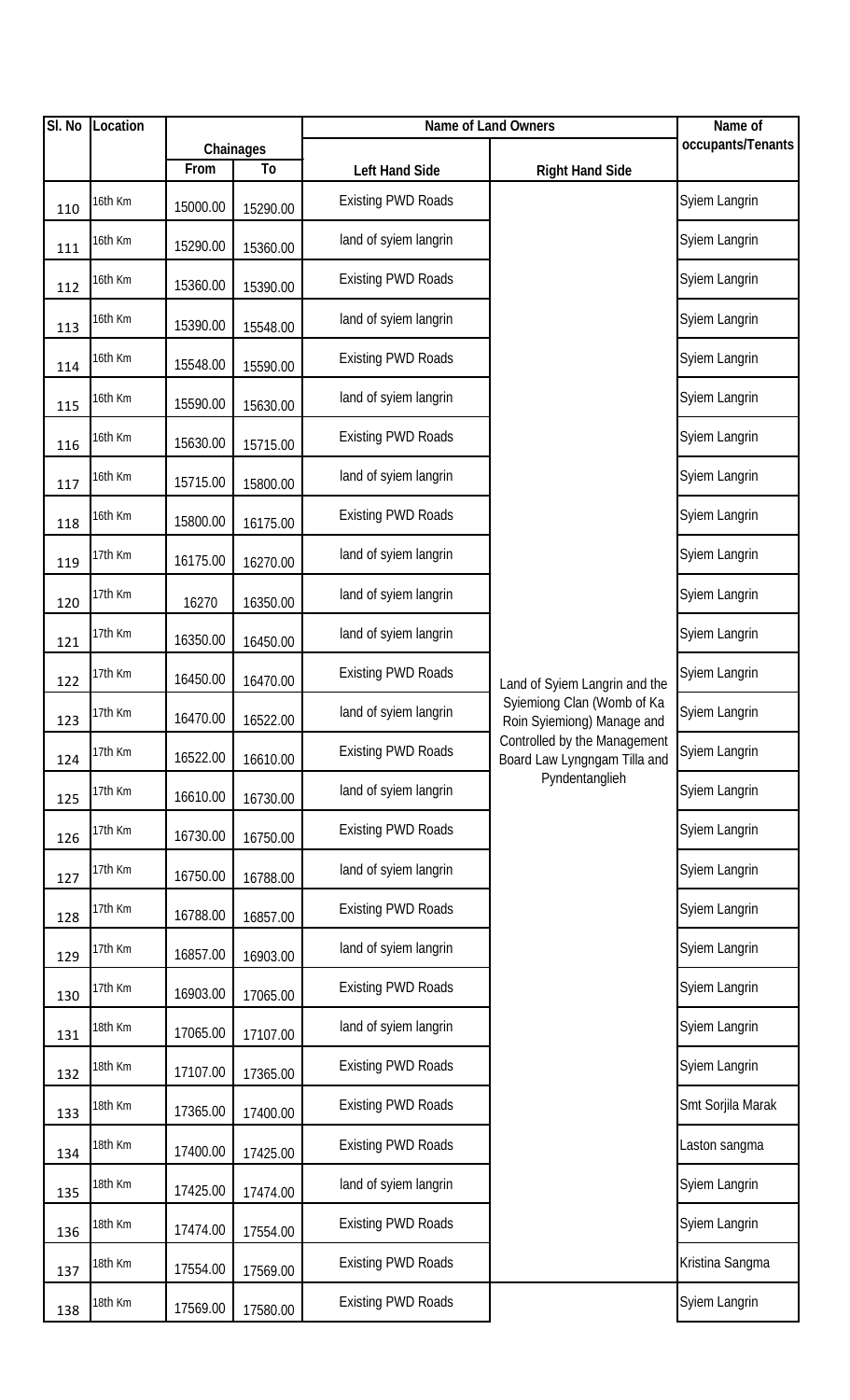| SI. No | Location |          |           | Name of Land Owners         | Name of                                                     |                         |
|--------|----------|----------|-----------|-----------------------------|-------------------------------------------------------------|-------------------------|
|        |          |          | Chainages |                             |                                                             | occupants/Tenants       |
|        |          | From     | To        | <b>Left Hand Side</b>       | <b>Right Hand Side</b>                                      |                         |
| 139    | 18th Km  | 17580.00 | 17600.00  | <b>Existing PWD Roads</b>   |                                                             | <b>Willing Marak</b>    |
| 140    | 18th Km  | 17600.00 | 17688.00  | <b>Existing PWD Roads</b>   |                                                             | Syiem Langrin           |
| 141    | 18th Km  | 17688.00 | 17880.00  | land of syiem langrin       |                                                             | Syiem Langrin           |
| 142    | 18th Km  | 17880.00 | 17910.00  | <b>Existing PWD Roads</b>   |                                                             | Syiem Langrin           |
| 143    | 18th Km  | 17910.00 | 18077.00  | land of syiem langrin       |                                                             | Syiem Langrin           |
| 144    | 19th Km  | 18077.00 | 18100.00  | <b>Existing PWD Roads</b>   |                                                             | Syiem Langrin           |
| 145    | 19th Km  | 18100.00 | 18242.00  | land of syiem langrin       |                                                             | Syiem Langrin           |
| 146    | 19th Km  | 18242.00 | 18280.00  | land of syiem langrin       |                                                             | Syiem Langrin           |
| 147    | 19th Km  | 18280.00 | 18286.00  | <b>Existing PWD Roads</b>   |                                                             | Hundailin Shangdiar     |
| 148    | 19th Km  | 18286.00 |           | 18293.00 Existing PWD Roads |                                                             | Encinora Byrsat         |
| 149    | 19th Km  | 18293.00 | 18301.00  | <b>Existing PWD Roads</b>   |                                                             | Headingwel Lyngdoh      |
| 150    | 19th Km  |          |           | <b>Existing PWD Roads</b>   |                                                             | Diring Lyngkhoi         |
| 151    | 19th Km  | 18301.00 |           | 18307.00 Existing PWD Roads | Land of Syiem Langrin and the<br>Sylemiong Clan (Womb of Ka | John. L. Nonglang       |
| 152    | 19th Km  | 18307.00 |           | 18313.00 Existing PWD Roads | Roin Syiemiong) Manage and<br>Controlled by the Management  | Syiem Langrin           |
| 153    | 19st Km  | 18313.00 |           | 18319.00 Existing PWD Roads | Board Law Lyngngam Tilla and<br>Pyndentanglieh              | Encinora Byrsat         |
| 154    | 19th Km  | 18319.00 |           | 18326.00 Existing PWD Roads |                                                             | Drinly Dkhar            |
| 155    | 19th Km  | 18326.00 | 18335.00  |                             |                                                             | Banjoplang Nongsiej     |
| 156    | 19th Km  |          |           | <b>Existing PWD Roads</b>   |                                                             | <b>Arnest Sangriang</b> |
| 157    | 19th Km  | 18335.00 |           | 18341.00 Existing PWD Roads |                                                             | Albonal Thongni         |
| 158    | 19th Km  | 18341.00 |           | 18347.00 Existing PWD Roads |                                                             | Ridingwell Langrin      |
| 159    | 19th Km  | 18347.00 |           | 18352.00 Existing PWD Roads |                                                             | Drolis Nongsiej         |
| 160    | 19th Km  | 18352.00 |           | 18358.00 Existing PWD Roads |                                                             | Hilson Thongni          |
| 161    | 19th Km  | 18358.00 |           | 18363.00 Existing PWD Roads |                                                             | George Langrin          |
| 162    | 19th Km  | 18363.00 |           | 18370.00 Existing PWD Roads |                                                             | Kisland Lyngdoh         |
| 163    | 19th Km  | 18370.00 | 18418.00  | land of syiem langrin       |                                                             | Syiem Langrin           |
| 164    | 19th Km  | 18418.00 | 18600.00  | <b>Existing PWD Roads</b>   |                                                             | Syiem Langrin           |
| 165    | 19th Km  | 18600.00 | 18626.00  | land of syiem langrin       |                                                             | Syiem Langrin           |
| 166    | 19th Km  | 18626.00 | 18839.00  | <b>Existing PWD Roads</b>   |                                                             | Syiem Langrin           |
| 167    | 19th Km  | 18839.00 | 18904.00  | land of syiem langrin       |                                                             | Syiem Langrin           |
| 168    | 19th Km  | 18904.00 | 19129.00  | <b>Existing PWD Roads</b>   |                                                             | Syiem Langrin           |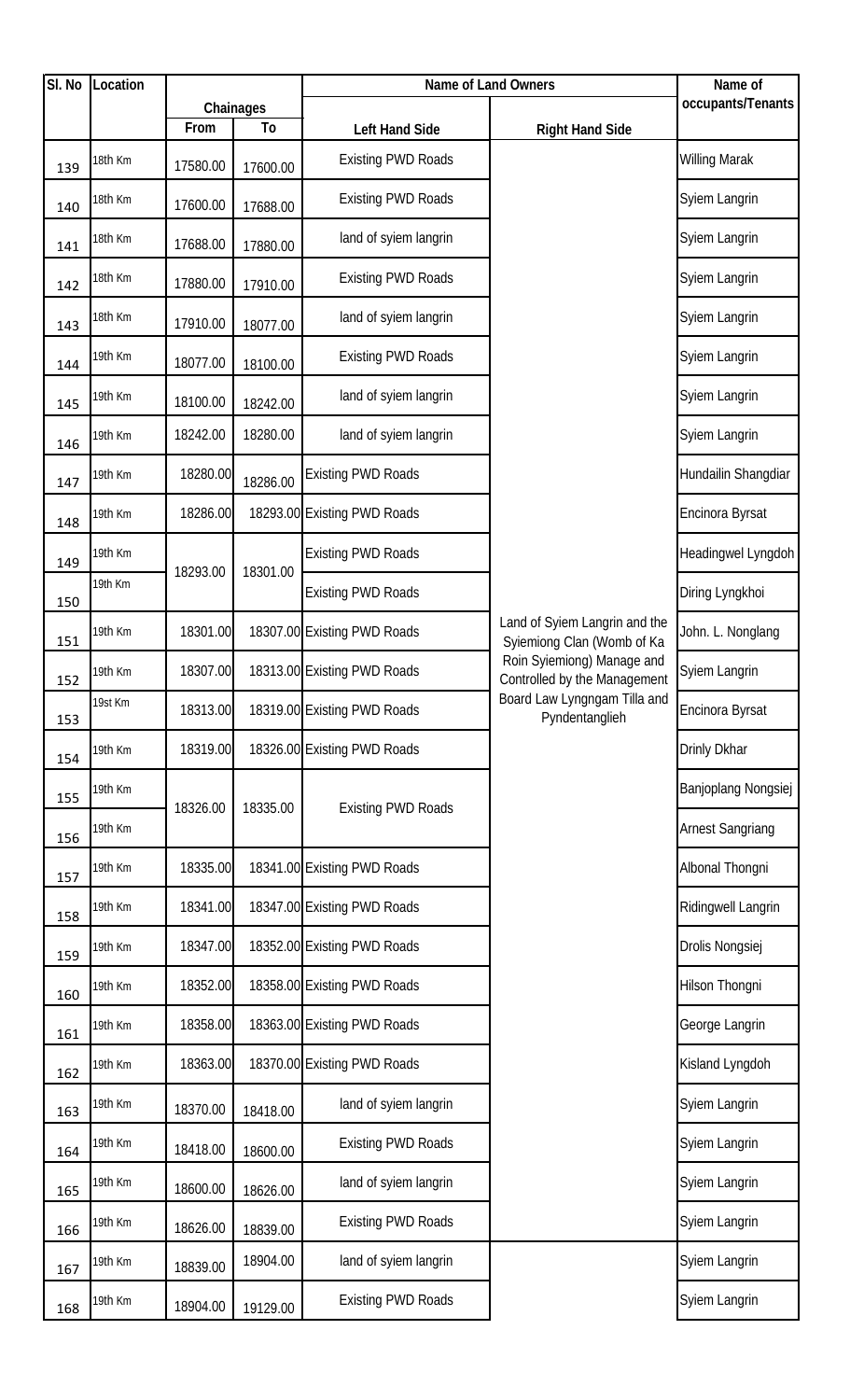| SI. No | Location |          |           | Name of Land Owners       | Name of                                                     |                   |
|--------|----------|----------|-----------|---------------------------|-------------------------------------------------------------|-------------------|
|        |          |          | Chainages |                           |                                                             | occupants/Tenants |
|        |          | From     | To        | Left Hand Side            | <b>Right Hand Side</b>                                      |                   |
| 169    | 20th Km  | 19129.00 | 19157.00  | land of syiem langrin     |                                                             | Syiem Langrin     |
| 170    | 20th Km  | 19157.00 | 19190.00  | <b>Existing PWD Roads</b> |                                                             | Syiem Langrin     |
| 171    | 20th Km  | 19190.00 | 19215.00  | land of syiem langrin     |                                                             | Syiem Langrin     |
| 172    | 20th Km  | 19215.00 | 19240.00  | <b>Existing PWD Roads</b> |                                                             | Syiem Langrin     |
| 173    | 20th Km  | 19240.00 | 19386.00  | land of syiem langrin     |                                                             | Syiem Langrin     |
| 174    | 20th Km  | 19386.00 | 19437.00  | <b>Existing PWD Roads</b> |                                                             | Syiem Langrin     |
| 175    | 20th Km  | 19437.00 | 19605.00  | land of syiem langrin     |                                                             | Syiem Langrin     |
| 176    | 20th Km  | 19605.00 | 19622.00  | <b>Existing PWD Roads</b> |                                                             | Syiem Langrin     |
| 177    | 20th Km  | 19622.00 | 19876.00  | land of syiem langrin     |                                                             | Syiem Langrin     |
| 178    | 20th Km  | 19876.00 | 19960.00  | <b>Existing PWD Roads</b> |                                                             | Syiem Langrin     |
| 179    | 20th Km  | 19960.00 | 20032.00  | land of syiem langrin     |                                                             | Syiem Langrin     |
| 180    | 21st Km  | 20032.00 | 20050.00  | <b>Existing PWD Roads</b> | Land of Syiem Langrin and the<br>Sylemiong Clan (Womb of Ka | Syiem Langrin     |
| 181    | 21st Km  | 20050.00 | 20128.00  | land of syiem langrin     | Roin Sylemiong) Manage and<br>Controlled by the Management  | Syiem Langrin     |
| 182    | 21st Km  | 20128.00 | 20500.00  | <b>Existing PWD Roads</b> | Board Law Lyngngam Tilla and<br>Pyndentanglieh              | Syiem Langrin     |
| 183    | 21st Km  | 20500.00 | 20600.00  | land of syiem langrin     |                                                             | Syiem Langrin     |
| 184    | 21st Km  | 20600.00 | 20624.00  | <b>Existing PWD Roads</b> |                                                             | Syiem Langrin     |
| 185    | 21st Km  | 20624.00 | 20665.00  | land of syiem langrin     |                                                             | Syiem Langrin     |
| 186    | 21st Km  | 20665.00 | 20703.00  | <b>Existing PWD Roads</b> |                                                             | Syiem Langrin     |
| 187    | 21st Km  | 20703.00 | 20826.00  | land of syiem langrin     |                                                             | Syiem Langrin     |
| 188    | 21st Km  | 20826.00 | 21010.00  | <b>Existing PWD Roads</b> |                                                             | Syiem Langrin     |
| 189    | 22nd Km  | 21010.00 | 21060.00  | land of syiem langrin     |                                                             | Syiem Langrin     |
| 190    | 22nd Km  | 21060.00 | 21093.00  | <b>Existing PWD Roads</b> |                                                             | Syiem Langrin     |
| 191    | 22nd Km  | 21093.00 | 21130.00  | land of syiem langrin     |                                                             | Syiem Langrin     |
| 192    | 22nd Km  | 21130.00 | 21155.00  | <b>Existing PWD Roads</b> |                                                             | Syiem Langrin     |
| 193    | 22nd Km  | 21155.00 | 21240.00  | land of syiem langrin     |                                                             | Syiem Langrin     |
| 194    | 22nd Km  | 21240.00 | 21480.00  | <b>Existing PWD Roads</b> |                                                             | Syiem Langrin     |
| 195    | 22nd Km  | 21480.00 | 21546.00  | land of syiem langrin     |                                                             | Syiem Langrin     |
| 196    | 22nd Km  | 21546.00 | 21590.00  | <b>Existing PWD Roads</b> |                                                             | Syiem Langrin     |
| 197    | 22nd Km  | 21590.00 | 21662.00  | land of syiem langrin     |                                                             | Syiem Langrin     |
| 198    | 22nd Km  | 21662.00 | 21680.00  | <b>Existing PWD Roads</b> |                                                             | Syiem Langrin     |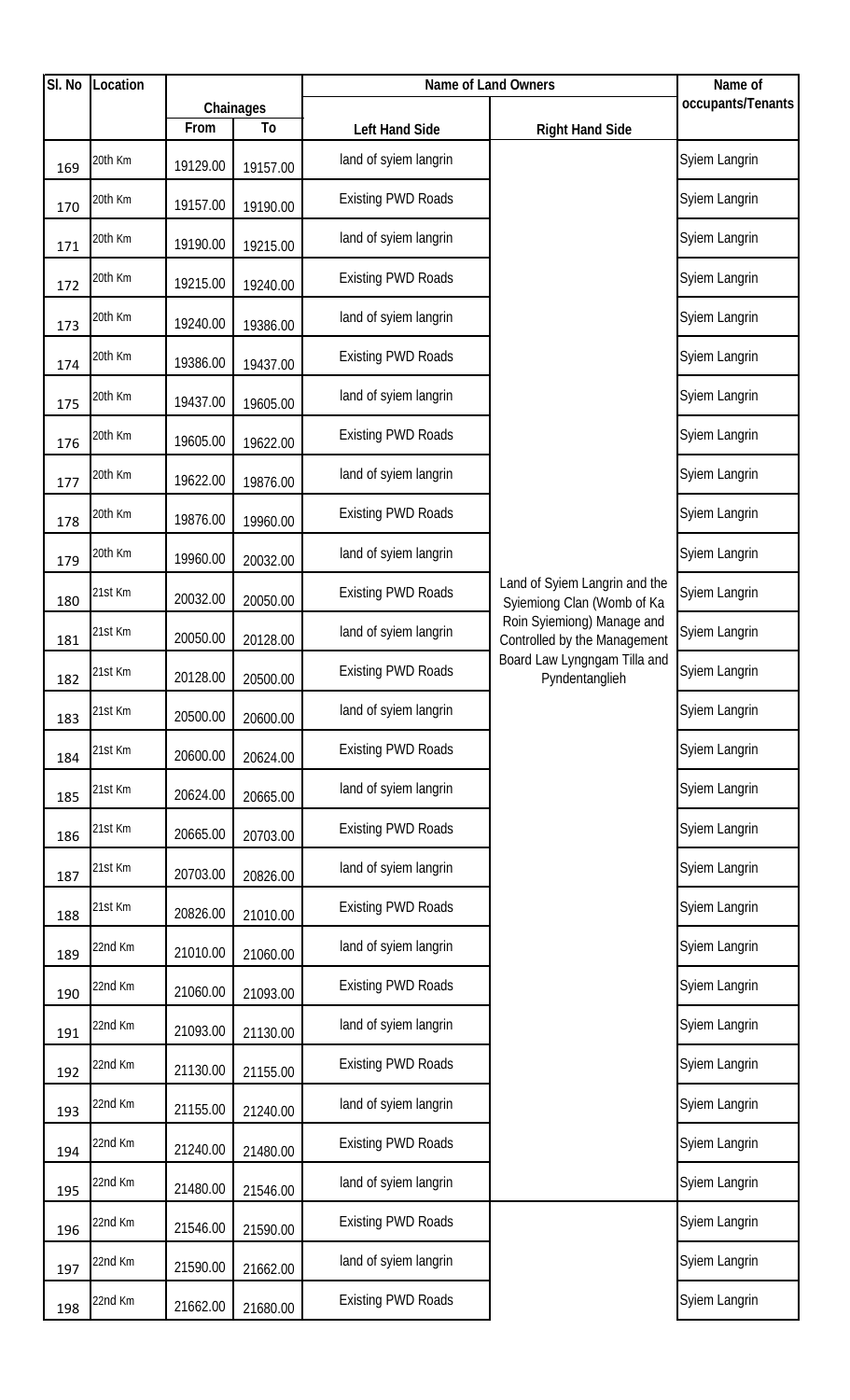| $\overline{SI}$ . No | Location |          |                | Name of Land Owners       | Name of                                                      |                   |
|----------------------|----------|----------|----------------|---------------------------|--------------------------------------------------------------|-------------------|
|                      |          |          | Chainages      |                           |                                                              | occupants/Tenants |
|                      |          | From     | T <sub>o</sub> | Left Hand Side            | <b>Right Hand Side</b>                                       |                   |
| 199                  | 22nd Km  | 21680.00 | 21790.00       | land of syiem langrin     |                                                              | Syiem Langrin     |
| 200                  | 22nd Km  | 21790.00 | 21818.00       | <b>Existing PWD Roads</b> |                                                              | Syiem Langrin     |
| 201                  | 22nd Km  | 21818.00 | 21925.00       | land of syiem langrin     |                                                              | Syiem Langrin     |
| 202                  | 22nd Km  | 21925.00 | 21956.00       | <b>Existing PWD Roads</b> |                                                              | Syiem Langrin     |
| 203                  | 22nd Km  | 21956.00 | 22050.00       | land of syiem langrin     |                                                              | Syiem Langrin     |
| 204                  | 23rd Km  | 22050.00 | 22085.00       | <b>Existing PWD Roads</b> |                                                              | Syiem Langrin     |
| 205                  | 23rd Km  | 22085.00 | 22250.00       | land of syiem langrin     | Land of Syiem Langrin and the                                | Syiem Langrin     |
| 206                  | 23rd Km  | 22250.00 | 22290.00       | <b>Existing PWD Roads</b> | Sylemiong Clan (Womb of Ka<br>Roin Sylemiong) Manage and     | Syiem Langrin     |
| 207                  | 23rd Km  | 22290.00 | 22372.00       | land of syiem langrin     | Controlled by the Management<br>Board Law Lyngngam Tilla and | Syiem Langrin     |
| 208                  | 23rd Km  | 22372.00 | 22435.00       | <b>Existing PWD Roads</b> | Pyndentanglieh                                               | Syiem Langrin     |
| 209                  | 23rd Km  | 22435.00 | 22530.00       | land of syiem langrin     |                                                              | Syiem Langrin     |
| 210                  | 23rd Km  | 22530.00 | 22550.00       | <b>Existing PWD Roads</b> |                                                              | Syiem Langrin     |
| 211                  | 23rd Km  | 22550.00 | 22615.00       | land of syiem langrin     |                                                              | Syiem Langrin     |
| 212                  | 23rd Km  | 22615.00 | 22678.00       | <b>Existing PWD Roads</b> |                                                              | Syiem Langrin     |
| 213                  | 23rd Km  | 22678.00 | 22796.00       | land of syiem langrin     |                                                              | Syiem Langrin     |
| 214                  | 23rd Km  | 22796.00 | 22835.00       | <b>Existing PWD Roads</b> |                                                              | Syiem Langrin     |
| 215                  | 23rd Km  | 22835.00 | 22900.00       | land of syiem langrin     |                                                              | Syiem Langrin     |
| 216                  | 23rd Km  | 22900.00 | 22999.00       | land of syiem langrin     |                                                              | Syiem Langrin     |
| 217                  | 23rd Km  | 22999.00 | 23040.00       | <b>Existing PWD Roads</b> |                                                              | Syiem Langrin     |
| 218                  | 24th Km  | 23040.00 | 23342.00       | land of syiem langrin     | <b>Existing PWD Roads</b>                                    |                   |
| 219                  | 24th Km  | 23342.00 | 23400.00       | land of syiem langrin     | <b>Existing PWD Roads</b>                                    |                   |
| 220                  | 24th Km  | 23400.00 | 23500.00       | <b>Existing PWD Roads</b> |                                                              | Syiem Langrin     |
| 221                  | 24th Km  | 23500.00 | 23562.00       | land of syiem langrin     | Land of Syiem Langrin and the<br>Sylemiong Clan (Womb of Ka  | Syiem Langrin     |
| 222                  | 24th Km  | 23562.00 | 23580.00       | <b>Existing PWD Roads</b> | Roin Sylemiong) Manage and<br>Controlled by the Management   | Syiem Langrin     |
| 223                  | 24th Km  | 23580.00 | 23693.00       | land of syiem langrin     | Board Law Lyngngam Tilla and<br>Pyndentanglieh               | Syiem Langrin     |
| 224                  | 24th Km  | 23693.00 | 23800.00       | <b>Existing PWD Roads</b> |                                                              | Syiem Langrin     |
| 225                  | 24th Km  | 23800.00 | 23870.00       | land of syiem langrin     |                                                              | Syiem Langrin     |
| 226                  | 24th Km  | 23870.00 | 23897.00       | <b>Existing PWD Roads</b> |                                                              | Syiem Langrin     |
| 227                  | 24th Km  | 23897.00 | 23938.00       | land of syiem langrin     | Land of Syiem Langrin and the<br>Sylemiong Clan (Womb of Ka  | Syiem Langrin     |
| 228                  | 24th Km  | 23938.00 | 24102.00       | <b>Existing PWD Roads</b> | Roin Syiemiong) Manage and<br>Controlled by the Management   | Syiem Langrin     |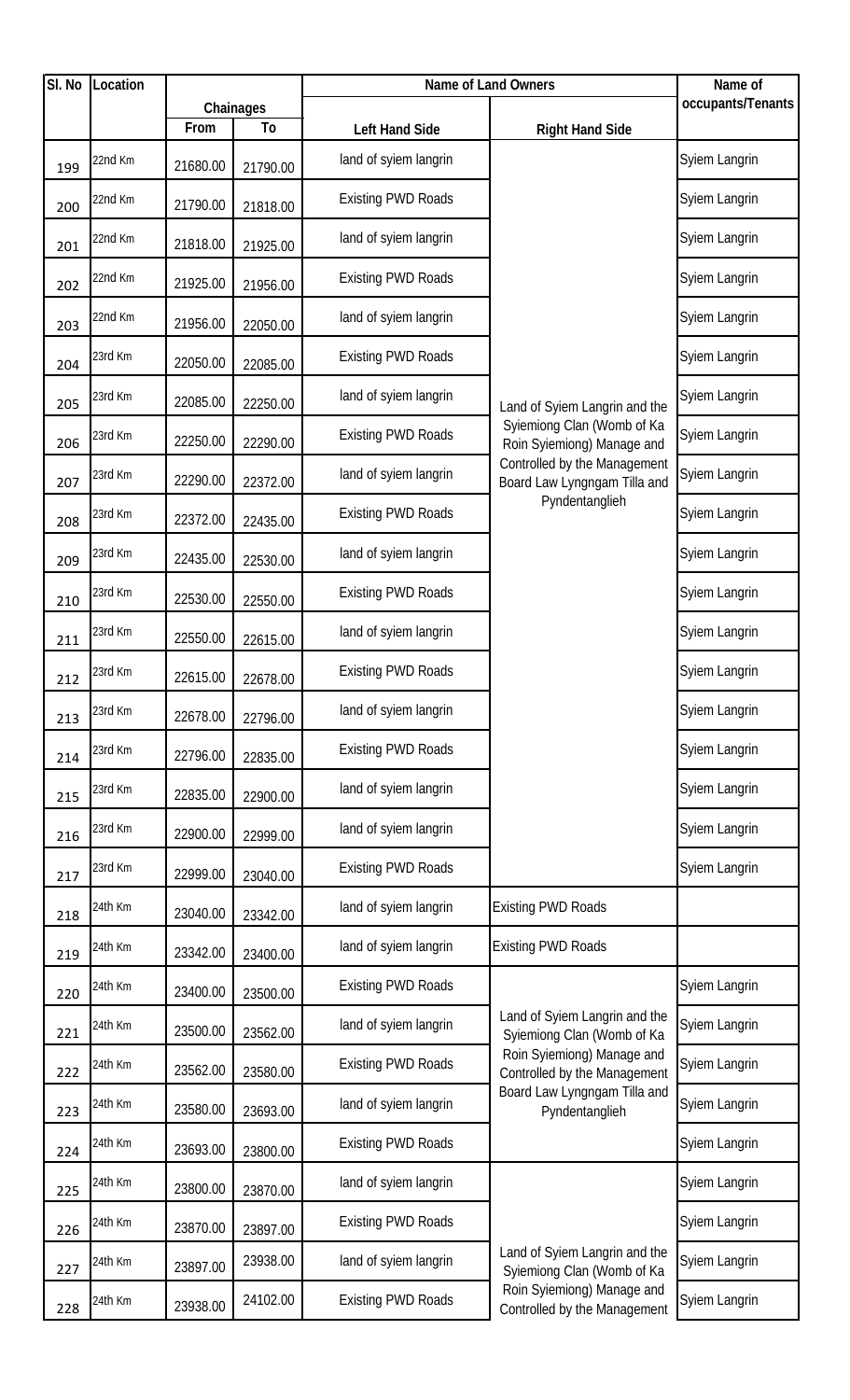| SI. No | Location |                  |                |                                         | <b>Name of Land Owners</b>                                                                | Name of                                |
|--------|----------|------------------|----------------|-----------------------------------------|-------------------------------------------------------------------------------------------|----------------------------------------|
|        |          |                  | Chainages      |                                         |                                                                                           | occupants/Tenants                      |
| 229    | 25th Km  | From<br>24102.00 | To<br>24176.00 | Left Hand Side<br>land of syiem langrin | <b>Right Hand Side</b><br>Board Law Lyngngam Tilla and<br>Pyndentanglieh                  | Syiem Langrin                          |
| 230    | 25th Km  | 24176.00         | 25000.00       | <b>Existing PWD Roads</b>               |                                                                                           | Syiem Langrin                          |
| 231    | 26th Km  | 25000.00         | 25400.00       | <b>Existing PWD Roads</b>               |                                                                                           | Syiem Langrin                          |
| 232    | 26th Km  | 25400.00         | 25671.00       | <b>Existing PWD Roads</b>               | Jingaiti School                                                                           | Jingaiti School                        |
| 233    | 26th Km  | 25671.00         | 25686.00       | <b>Exsiting PWD Bridge Gap</b>          | Exsiting PWD Bridge Gap                                                                   |                                        |
| 234    | 26th Km  | 25686.00         | 25696.00       | <b>Existing PWD Roads</b>               |                                                                                           | Shri. Olandus<br>Hahshah               |
| 235    | 26th Km  | 25696.00         | 25705.00       | <b>Existing PWD Roads</b>               |                                                                                           | Syiem Langrin                          |
| 236    | 26th Km  | 25705.00         | 25715.00       | <b>Existing PWD Roads</b>               |                                                                                           | Thomas Hahshah                         |
| 237    | 26th Km  | 25715.00         | 25730.00       | <b>Existing PWD Roads</b>               |                                                                                           | Sisilia Hahshah                        |
| 238    | 26th Km  | 25730.00         | 25740.00       | <b>Existing PWD Roads</b>               |                                                                                           | Elizabet Marshillong                   |
| 239    | 26th Km  | 25740.00         | 25746.00       | land of syiem langrin                   |                                                                                           | Julina L Marshillong                   |
| 240    | 26th Km  | 25746.00         | 25749.00       | <b>Existing PWD Roads</b>               |                                                                                           | Syiem Langrin                          |
| 241    | 26th Km  | 25749.00         | 25761.00       | <b>Existing PWD Roads</b>               | Land of Syiem Langrin and the                                                             | Biona L Marshillong                    |
| 242    | 26th Km  | 25761.00         | 25769.00       | <b>Existing PWD Roads</b>               | Sylemiong Clan (Womb of Ka<br>Roin Sylemiong) Manage and                                  | Pona Hahshah                           |
| 243    | 26th Km  | 25769.00         | 25804.00       | <b>Existing PWD Roads</b>               | Controlled by the Management<br>Board Law Lyngngam Tilla and<br>Pyndentanglieh            | Monila Hahshah                         |
| 244    | 26th Km  | 25804.00         | 25830.00       | <b>Existing PWD Roads</b>               |                                                                                           | Syiem Langrin                          |
| 245    | 26th Km  | 25830.00         | 25840.00       | <b>Existing PWD Roads</b>               |                                                                                           | Syiem Langrin                          |
| 246    | 26th Km  | 25840.00         | 25852.00       | <b>Existing PWD Roads</b>               |                                                                                           | Mercyda Marwein                        |
| 247    | 26th Km  | 25852.00         | 25875.00       | <b>Existing PWD Roads</b>               |                                                                                           | Estilda Hahshah                        |
| 248    | 26th Km  | 25875.00         | 25893.00       | <b>Existing PWD Roads</b>               |                                                                                           | Susana Nongtnger                       |
| 249    | 26th Km  | 25893.00         | 25931.00       | <b>Existing PWD Roads</b>               |                                                                                           | Mary Marwein                           |
| 250    | 26th Km  | 25931.00         | 25946.00       | <b>Existing PWD Roads</b>               |                                                                                           | Rofina Nongtnger                       |
| 251    | 26th Km  | 25946.00         | 25951.00       | <b>Existing PWD Roads</b>               |                                                                                           | Memorial Stone of<br>Langrin Syiemship |
| 252    | 26th Km  | 25951.00         | 25961.00       | <b>Existing PWD Roads</b>               | Land of Syiem Langrin and the<br>Sylemiong Clan (Womb of Ka<br>Roin Syiemiong) Manage and | Syiem Langrin                          |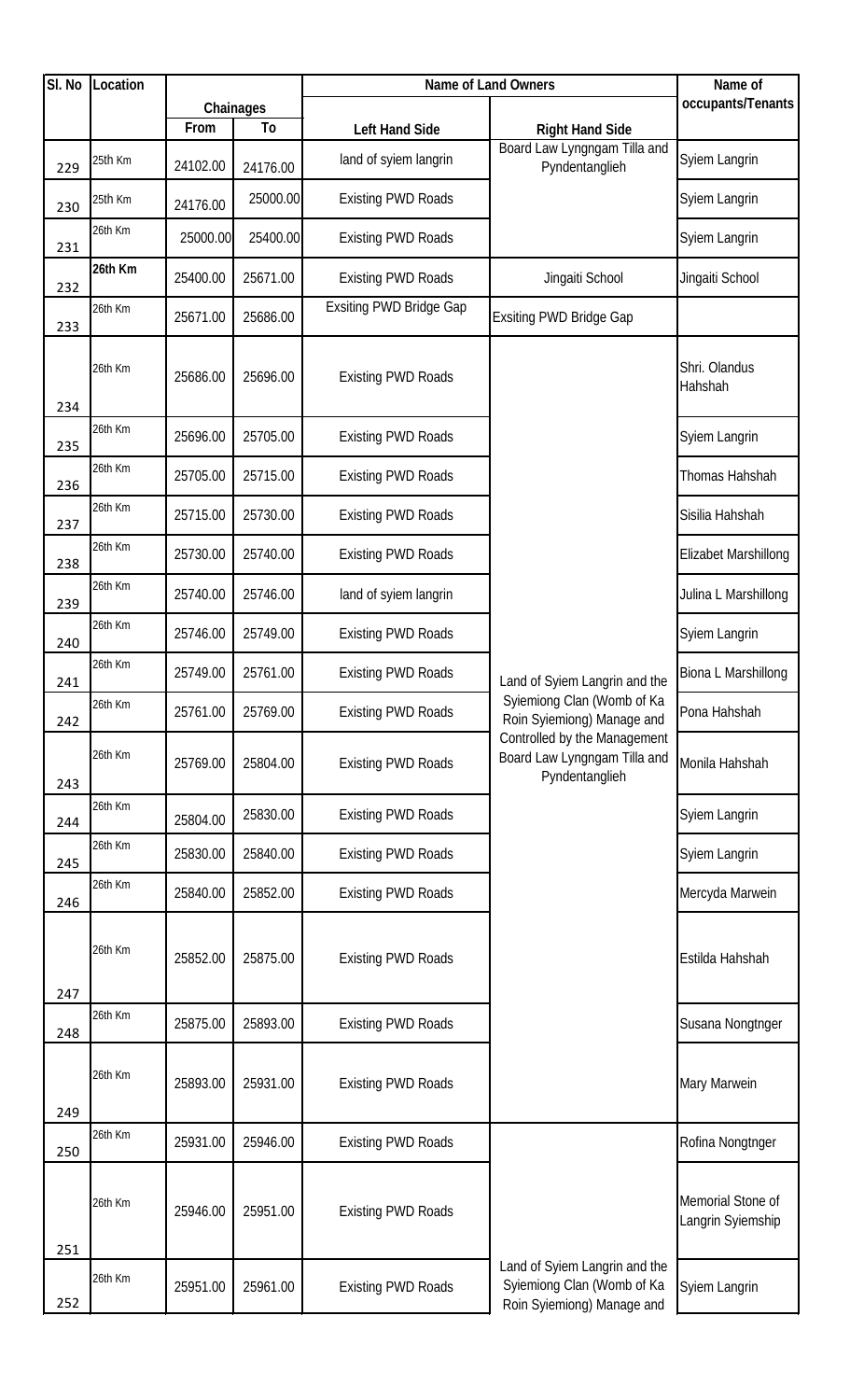| SI. No | Location |          |           | Name of Land Owners                         | Name of                                                      |                                    |
|--------|----------|----------|-----------|---------------------------------------------|--------------------------------------------------------------|------------------------------------|
|        |          |          | Chainages |                                             |                                                              | occupants/Tenants                  |
|        |          | From     | To        | <b>Left Hand Side</b>                       | <b>Right Hand Side</b>                                       |                                    |
| 253    | 26th Km  | 25961.00 | 25970.00  | <b>Existing PWD Roads</b>                   | Controlled by the Management<br>Board Law Lyngngam Tilla and | Rosila Nongtnger                   |
| 254    | 26th Km  | 25970.00 | 25978.00  | <b>Existing PWD Roads</b>                   | Pyndentanglieh                                               | <b>Shanbor Marwein</b>             |
| 255    | 26th Km  | 25978.00 | 25985.00  | <b>Existing PWD Roads</b>                   |                                                              | Rosemerry<br>Nongtgner             |
| 256    | 26th Km  | 25985.00 | 25994.00  | <b>Existing PWD Roads</b>                   |                                                              | Albina Marwein                     |
| 257    | 26th Km  | 25994.00 | 26017.00  | <b>Existing PWD Roads</b>                   |                                                              | Angelina Marwein                   |
| 258    | 27th Km  | 26017.00 | 26300.00  | <b>Existing PWD Roads</b>                   | <b>PWD Campus</b>                                            |                                    |
| 259    | 27th Km  | 26300.00 | 26345.00  | <b>Existing PWD Bridge</b>                  | <b>Existing PWD Bridge</b>                                   |                                    |
| 260    | 27th Km  | 26345.00 | 26350.00  | <b>Existing PWD Roads</b>                   |                                                              | Langumsur                          |
| 261    | 27th Km  | 26350.00 | 26355.00  | <b>Existing PWD Roads</b>                   |                                                              | Langumsur                          |
| 262    | 27th Km  | 26355.00 | 26360.00  | <b>Existing PWD Roads</b>                   |                                                              | Dinar Syiemlieh                    |
| 263    | 27th Km  | 26360.00 | 26365.00  | <b>Existing PWD Roads</b>                   |                                                              | Listen Marwein                     |
| 264    | 27th Km  | 26365.00 | 26377.00  | <b>Existing PWD Roads</b>                   |                                                              | Elo Hahshah                        |
| 265    | 27th Km  | 26377.00 | 26385.00  | <b>Existing PWD Roads</b>                   |                                                              | Refilborn Marwein                  |
| 266    | 27th Km  | 26385.00 | 26394.00  | <b>Existing PWD Roads</b>                   |                                                              | Asha Shangdiar                     |
| 267    | 27th Km  | 26394.00 | 26403.00  | <b>Existing PWD Roads</b>                   | Khyndew Langumsur Nongtnger                                  | Langumsur                          |
| 268    | 27th Km  | 26403.00 | 26412.00  | <b>Existing PWD Roads</b>                   | Nongjri Clan                                                 | Langumsur                          |
| 269    | 27th Km  | 26412.00 | 26422.00  | <b>Existing PWD Roads</b>                   |                                                              | Bimal Nongmin &<br>Koitrok Hahshah |
| 270    | 27th Km  | 26422.00 | 26430.00  | <b>Existing PWD Roads</b>                   |                                                              | Listen Marwein                     |
| 271    | 27th Km  | 26430.00 | 26449.00  | <b>Existing PWD Roads</b>                   |                                                              | Langumsur                          |
| 272    | 27th Km  | 26449.00 | 26456.00  | <b>Existing PWD Roads</b>                   |                                                              | Koina Marwein                      |
| 273    | 27th Km  | 26456.00 | 26466.00  | <b>Existing PWD Roads</b>                   |                                                              | <b>Teacherly Marwein</b>           |
| 274    | 27th Km  | 26466.00 | 26474.00  | <b>Existing PWD Roads</b>                   |                                                              | Langumsur                          |
| 275    | 27th Km  | 26474.00 | 26481.00  | <b>Existing PWD Roads</b>                   | Khyndew Langumsur Nongtnger                                  | Nassar Marwein                     |
| 276    | 27th Km  | 26481.00 | 26700.00  | <b>Existing PWD Roads</b>                   | Nongjri Clan                                                 | Langumsur                          |
| 277    | 27th Km  |          |           | Langumsur                                   |                                                              | Langumsur                          |
| 278    | 27th Km  | 26700.00 | 26745.00  | <b>Existing PWD Roads</b>                   | <b>Existing PWD Roads</b>                                    |                                    |
| 279    | 27th Km  | 26745.00 | 26782.00  | Khyndew Langumsur Nongtnger<br>Nongjri Clan | Khyndew Langumsur Nongtnger<br>Nongjri Clan                  | <b>Badari Marwein</b>              |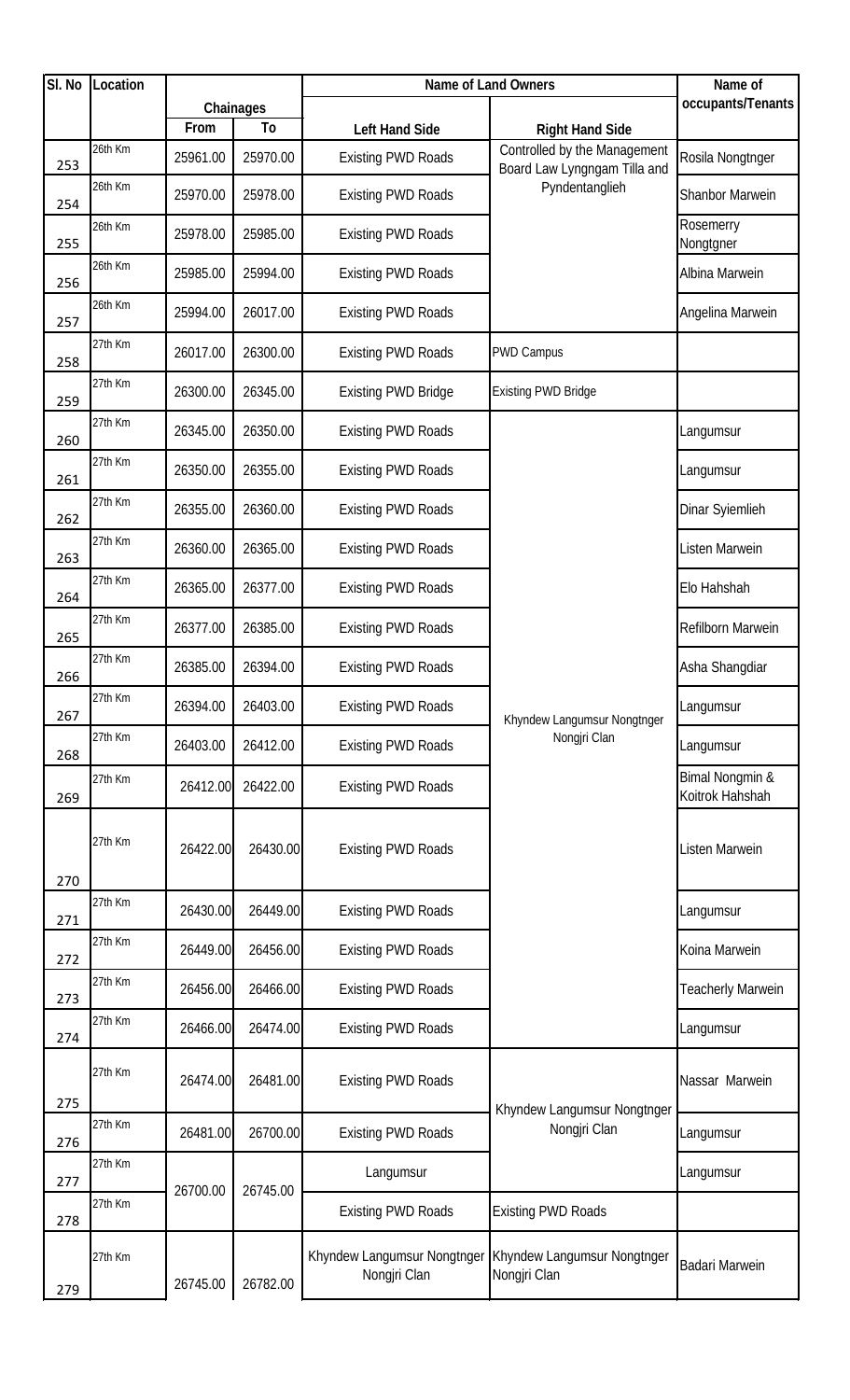| SI. No | Location |          |                 | Name of Land Owners                         | Name of                                     |                                        |  |
|--------|----------|----------|-----------------|---------------------------------------------|---------------------------------------------|----------------------------------------|--|
|        |          |          | Chainages       |                                             |                                             | occupants/Tenants                      |  |
|        |          | From     | To              | <b>Left Hand Side</b>                       | <b>Right Hand Side</b>                      |                                        |  |
| 280    |          |          |                 | <b>Existing PWD Roads</b>                   | <b>Existing PWD Roads</b>                   |                                        |  |
| 281    | 27th Km  | 26782.00 | 26789.00        | Khyndew Langumsur Nongtnger<br>Nongjri Clan | Khyndew Langumsur Nongtnger<br>Nongjri Clan | <b>Banrihun Marwein</b>                |  |
| 282    | 27th Km  |          |                 | <b>Existing PWD Roads</b>                   | <b>Existing PWD Roads</b>                   |                                        |  |
| 283    | 27th Km  | 26789.00 | 26830.00        | Langumsur                                   | Langumsur                                   | Langumsur                              |  |
| 284    | 27th Km  |          |                 | <b>Existing PWD Roads</b>                   | <b>Existing PWD Roads</b>                   |                                        |  |
| 285    | 27th Km  | 26830.00 | 26851.00        | Khyndew Langumsur Nongtnger<br>Nongjri Clan | Khyndew Langumsur Nongtnger<br>Nongjri Clan | Nassar<br>Marwein&Teacherly<br>Marwein |  |
| 286    | 27th Km  |          |                 | <b>Existing PWD Roads</b>                   | <b>Existing PWD Roads</b>                   |                                        |  |
| 287    | 27th Km  | 26851.00 | 26900.00        | Khyndew Langumsur Nongtnger<br>Nongjri Clan | Khyndew Langumsur Nongtnger<br>Nongjri Clan | <b>Heles Marwein</b>                   |  |
| 288    | 27th Km  |          |                 |                                             | <b>Existing PWD Roads</b>                   | <b>Existing PWD Roads</b>              |  |
| 289    | 27th Km  | 26900.00 | 26910.00        | Langumsur                                   | Langumsur                                   | Antinoris Marwein                      |  |
| 290    | 27th Km  |          |                 | <b>Existing PWD Roads</b>                   | <b>Existing PWD Roads</b>                   |                                        |  |
| 291    | 28th Km  | 26910.00 | 27050.00        | Langumsur                                   | Langumsur                                   | Langumsur                              |  |
| 292    | 28th Km  |          |                 | <b>Existing PWD Roads</b>                   | <b>Existing PWD Roads</b>                   |                                        |  |
|        | 28th Km  | 27050.00 | 27060.00        | Langumsur                                   | Langumsur                                   | <b>Veterinary Centre</b>               |  |
| 293    | 28th Km  |          |                 | <b>Existing PWD Roads</b>                   | <b>Existing PWD Roads</b>                   |                                        |  |
| 294    | 28th Km  |          |                 |                                             |                                             |                                        |  |
| 295    |          |          |                 |                                             |                                             | <b>Dliwel Marwein</b>                  |  |
| 296    | 28th Km  |          |                 |                                             | Langumsur                                   | Ansi Nomgtnger                         |  |
| 297    | 28th Km  |          |                 | Langumsur                                   |                                             | Langumsur                              |  |
|        | 28th Km  | 27060.00 | 27100.00        | <b>Existing PWD Roads</b>                   | <b>Existing PWD Roads</b>                   |                                        |  |
| 298    | 28th Km  |          |                 |                                             |                                             | Clverjune K                            |  |
| 299    | 28th Km  |          |                 |                                             |                                             | Wanniang                               |  |
| 300    |          |          |                 |                                             | Langumsur                                   | Hisimai Nongtnger                      |  |
| 301    | 28th Km  |          |                 |                                             |                                             | Dhamsingh Hahshah                      |  |
| 302    | 28th Km  | 27100.00 | 27210           | <b>Existing PWD Roads</b>                   |                                             | Darihun Marwein                        |  |
| 303    | 28th Km  | 27210.00 |                 | 27249.00 Existing PWD Roads                 |                                             | Speakerman<br>Marwein                  |  |
| 304    | 28th Km  | 27249.00 |                 | 27310.00 Existing PWD Roads                 | Khyndew Langumsur Nongtnger                 | Langumsur                              |  |
| 305    | 28th Km  | 27310.00 |                 | 27385.00 Existing PWD Roads                 | Nongjri Clan                                | Dhamsingh Hahshah                      |  |
| 306    | 28th Km  | 27385.00 |                 | 27410.00 Existing PWD Roads                 |                                             | Langumsur                              |  |
| 307    | 28th Km  | 27410.00 |                 | 27470.00 Existing PWD Roads                 |                                             | Langumsur                              |  |
| 308    | 28th Km  | 27470.00 | <b>OU COVLC</b> | Langumsur                                   | Langumsur                                   | Wiseman Marwein                        |  |
|        |          |          |                 |                                             |                                             |                                        |  |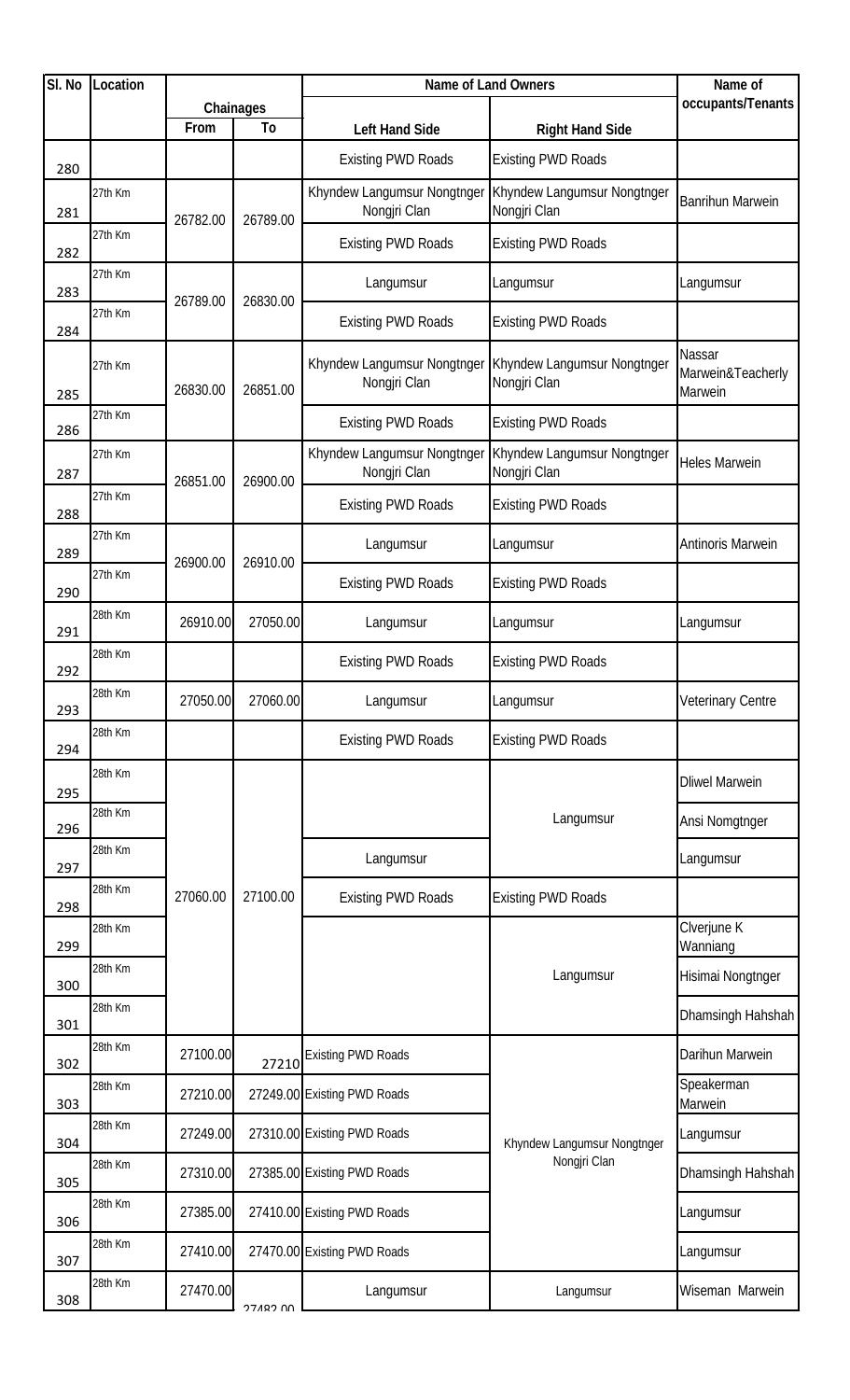| SI. No     | Location |            |                            | Name of Land Owners                         | Name of                                     |                                                |
|------------|----------|------------|----------------------------|---------------------------------------------|---------------------------------------------|------------------------------------------------|
|            |          |            | Chainages                  |                                             |                                             | occupants/Tenants                              |
|            |          | From       | T <sub>o</sub><br>L140L.00 | <b>Left Hand Side</b>                       | <b>Right Hand Side</b>                      |                                                |
| 309        | 28th Km  | 27482.00   |                            | <b>Existing PWD Roads</b>                   | <b>Existing PWD Roads</b>                   |                                                |
| 310        | 28th Km  | 27482.00   | 27490.00                   | Langumsur                                   | Langumsur                                   | Dhamsingh Hahshah                              |
| 311        | 28th Km  |            |                            | <b>Existing PWD Roads</b>                   | <b>Existing PWD Roads</b>                   |                                                |
| 312        | 28th Km  | 27490.00   | 27511.00                   | Langumsur                                   | Langumsur                                   | Jupiter Marwein                                |
| 313        | 28th Km  |            |                            | <b>Existing PWD Roads</b>                   | <b>Existing PWD Roads</b>                   |                                                |
| 314        | 28th Km  | 27511.00   | 27535.00                   | <b>Existing PWD Roads</b>                   |                                             | Langumsur                                      |
| 315        | 28th Km  | 27535.00   | 27545.00                   | <b>Existing PWD Roads</b>                   |                                             | Sengkynthei Nongiri                            |
| 316        | 28th Km  | 27545.00   | 27599.00                   | <b>Existing PWD Roads</b>                   |                                             | Langumsur                                      |
| 317        | 28th Km  | 27599.00   | 27618.00                   | <b>Existing PWD Roads</b>                   |                                             | Shri. Estingroy<br>Nongtnger                   |
| 318        | 28th Km  | 27618.00   | 27625.00                   | <b>Existing PWD Roads</b>                   |                                             | Shri. Gentlemen<br>Nongtnger                   |
| 319        | 28th Km  | 27625.00   | 27639.00                   | <b>Existing PWD Roads</b>                   |                                             | Shri. Anphon<br>Hahshah                        |
| 320        | 28th Km  | 27639.00   | 27645.00                   | <b>Existing PWD Roads</b>                   |                                             | Smt. Lanosha<br>Lyngdoh                        |
| 321        | 28th Km  | 27645.00   | 27653.00                   | <b>Existing PWD Roads</b>                   | Khyndew Langumsur Nongtnger                 | Dhamsingh Hahshah                              |
| 322        | 28th Km  | 27653.00   | 27668.00                   | <b>Existing PWD Roads</b>                   | Nongjri Clan                                | <b>Bistin Lyngdoh</b>                          |
| 323        | 28th Km  | 27668.00   | 27674.00                   | <b>Existing PWD Roads</b>                   |                                             | <b>Hosting Marwein</b>                         |
| 324        | 28th Km  | 27674.00   | 27682.00                   | <b>Existing PWD Roads</b>                   |                                             | Shri Darma Kharjarin                           |
| 325        | 28th Km  | 27682.00   | 27685.00                   | <b>Existing PWD Roads</b>                   |                                             | Sibina Nongtnger                               |
| 326        | 28th Km  | 27685.00   | 27688.00                   | <b>Existing PWD Roads</b>                   |                                             | langumsur                                      |
| 327        | 28th Km  | 27688.00   | 27691.00                   | <b>Existing PWD Roads</b>                   |                                             | <b>Ilancy Marwein</b>                          |
| 328        | 28th Km  | 27691.00   | 27699.30                   | <b>Existing PWD Roads</b>                   |                                             | langumsur                                      |
| 329        | 28th Km  |            |                            | <b>Hosting Marwein</b>                      |                                             | langumsur                                      |
| 330        | 28th Km  | 27699.30   | 27705.30                   | <b>Existing PWD Roads</b>                   | <b>Existing PWD Roads</b>                   |                                                |
| 331        | 28th Km  |            |                            | Khyndew Langumsur Nongtnger<br>Nongjri Clan | Khyndew Langumsur Nongtnger<br>Nongjri Clan | <b>Ilancy Marwein &amp;</b><br>Rentina Hahshah |
| 332        | 28th Km  | 27705.30   | 27709.00                   | <b>Existing PWD Roads</b>                   | <b>Existing PWD Roads</b>                   |                                                |
| 333        | 28th Km  |            | 27712.30                   | Khyndew Langumsur Nongtnger<br>Nongjri Clan | Khyndew Langumsur Nongtnger<br>Nongjri Clan | Bidding Hahshah &<br>Cleverjune K.             |
| 334        | 28th Km  | 27709.00   |                            | <b>Existing PWD Roads</b>                   | <b>Existing PWD Roads</b>                   |                                                |
| 335        | 28th Km  |            |                            | Khyndew Langumsur Nongtnger<br>Nongjri Clan | Khyndew Langumsur Nongtnger<br>Nongjri Clan | Sajaji Snar & Wilborn<br>Nongtnger             |
|            | 28th Km  | 27712.30   | 27717.80                   | <b>Existing PWD Roads</b>                   | <b>Existing PWD Roads</b>                   | <b>Existing PWD Roads</b>                      |
| 336<br>337 | 28th Km  |            |                            | Langumsur                                   | Langumsur                                   | <b>Bidding Hahshah</b>                         |
|            |          | 77717 RN I | <b>27725 50</b>            |                                             |                                             |                                                |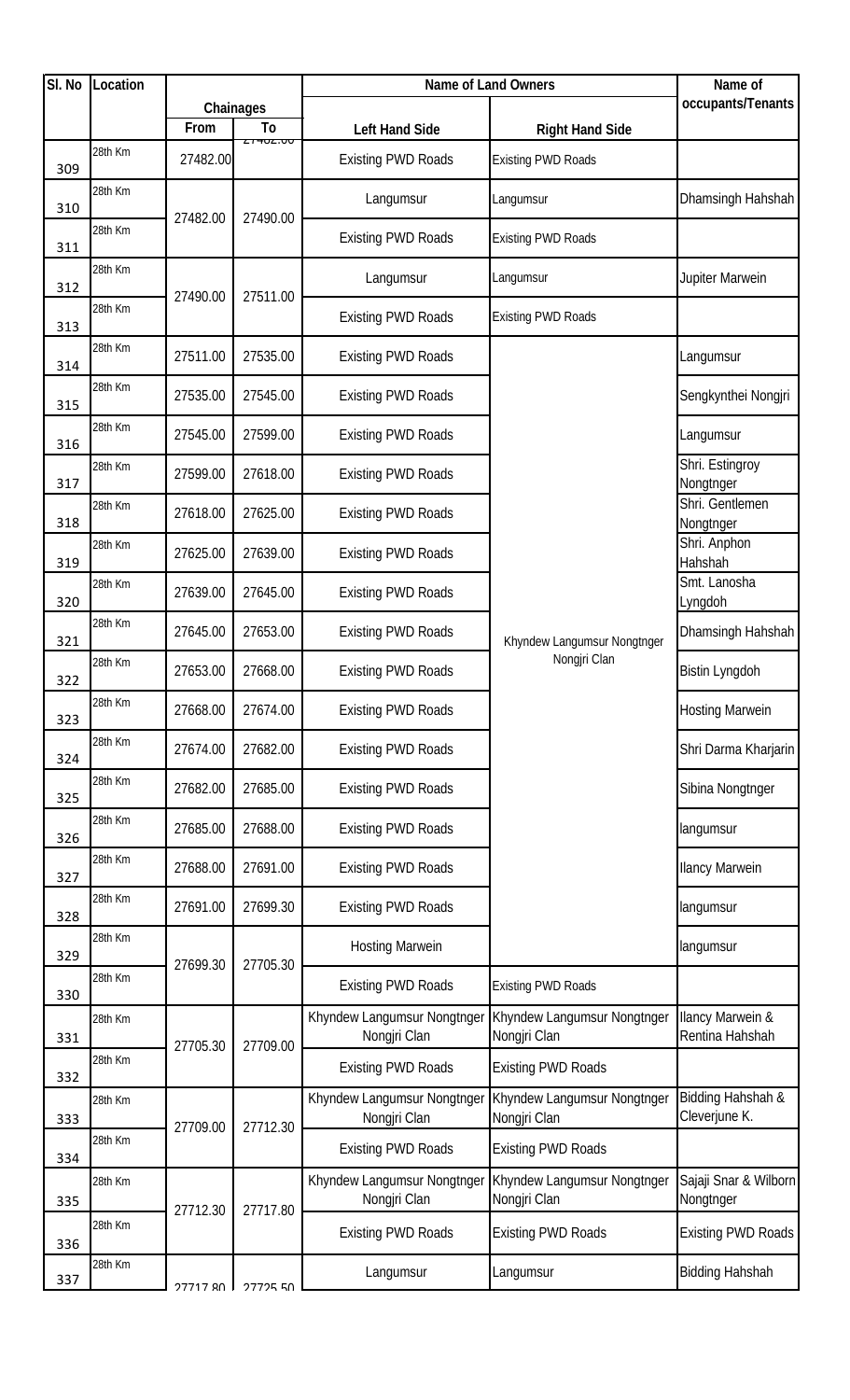| SI. No | Location |                  |                       | Name of Land Owners                         | Name of                                     |                                                                                                |
|--------|----------|------------------|-----------------------|---------------------------------------------|---------------------------------------------|------------------------------------------------------------------------------------------------|
|        |          |                  | Chainages             |                                             |                                             | occupants/Tenants                                                                              |
|        |          | From<br>27717.00 | To<br><b>ZIIZJIJU</b> | <b>Left Hand Side</b>                       | <b>Right Hand Side</b>                      |                                                                                                |
| 338    | 28th Km  |                  |                       | <b>Existing PWD Roads</b>                   | <b>Existing PWD Roads</b>                   |                                                                                                |
| 339    | 28th Km  | 27725.50         | 27732.50              | Langumsur                                   | Langumsur                                   | Listen Marwein                                                                                 |
| 340    | 28th Km  |                  |                       | <b>Existing PWD Roads</b>                   | <b>Existing PWD Roads</b>                   |                                                                                                |
| 341    | 28th Km  | 27732.50         | 27736.00              | Langumsur                                   | Langumsur                                   | Missibon Nongtnger                                                                             |
| 342    | 28th Km  |                  |                       | <b>Existing PWD Roads</b>                   | <b>Existing PWD Roads</b>                   |                                                                                                |
| 343    | 28th Km  | 27736.00         | 27741.00              | Langumsur                                   | Langumsur                                   | Wiseman Nongtnger                                                                              |
| 344    | 28th Km  |                  |                       | <b>Existing PWD Roads</b>                   | <b>Existing PWD Roads</b>                   |                                                                                                |
| 345    | 28th Km  | 27741.00         | 27744.00              | Langumsur                                   | Langumsur                                   | Darihun Nongtnger                                                                              |
| 346    | 28th Km  |                  |                       | <b>Existing PWD Roads</b>                   | <b>Existing PWD Roads</b>                   |                                                                                                |
| 347    | 28th Km  |                  |                       | Langumsur                                   | Langumsur                                   | Nalinda Marwein                                                                                |
| 348    | 28th Km  | 27744.00         | 27750.00              | <b>Existing PWD Roads</b>                   | <b>Existing PWD Roads</b>                   | <b>Existing PWD Roads</b>                                                                      |
| 349    | 28th Km  | 27750.00         | 27755.00              | Langumsur                                   | Langumsur                                   |                                                                                                |
| 350    | 28th Km  |                  |                       | <b>Existing PWD Roads</b>                   | <b>Existing PWD Roads</b>                   |                                                                                                |
| 351    | 28th Km  | 27755.00         | 27765.00              | Khyndew Langumsur Nongtnger<br>Nongjri Clan | Khyndew Langumsur Nongtnger<br>Nongjri Clan | Toland Dkhar,<br>Monen Marwein,<br>Smt. I Dkhar, Shri.<br>Plinit Marwein &<br>Rikynti Nonglong |
| 352    | 28th Km  |                  |                       | <b>Existing PWD Roads</b>                   | <b>Existing PWD Roads</b>                   |                                                                                                |
| 353    | 28th Km  | 27765.00         | 27769.00              | Khyndew Langumsur Nongtnger<br>Nongjri Clan | Khyndew Langumsur Nongtnger<br>Nongjri Clan | <b>Bisti Marwein</b>                                                                           |
| 354    | 28th Km  |                  |                       | <b>Existing PWD Roads</b>                   | <b>Existing PWD Roads</b>                   |                                                                                                |
| 355    | 28th Km  | 27769.00         | 27777.00              | <b>Existing PWD Roads</b>                   | Khyndew Langumsur Nongtnger                 | Norman Hahshah                                                                                 |
| 356    | 28th Km  | 27777.00         | 27783.00              | <b>Existing PWD Roads</b>                   | Nongjri Clan                                | Langumsur                                                                                      |
| 357    | 28th Km  | 27783.00         | 27787.00              | <b>Existing PWD Roads</b>                   |                                             | Shri. Shanborlang<br>Marwein                                                                   |
| 358    | 28th Km  | 27787.00         | 27811.00              | <b>Existing PWD Roads</b>                   |                                             | Langumsur                                                                                      |
| 359    | 28th Km  | 27811.00         | 27825.00              | <b>Existing PWD Roads</b>                   |                                             | Cleverjune K<br>Wanniang                                                                       |
| 360    | 28th Km  | 27825.00         | 27855.00              | <b>Existing PWD Roads</b>                   |                                             | Langumsur                                                                                      |
| 361    | 28th Km  | 27855.00         | 27860.00              | <b>Existing PWD Roads</b>                   |                                             | Matilda Marthong                                                                               |
| 362    | 28th Km  | 27860.00         | 27870.00              | <b>Existing PWD Roads</b>                   | Khyndew Langumsur Nongtnger                 | <b>Fastilin Marwein</b>                                                                        |
| 363    | 28th Km  | 27870.00         | 27890.00              | <b>Existing PWD Roads</b>                   | Nongjri Clan                                | Langumsur                                                                                      |